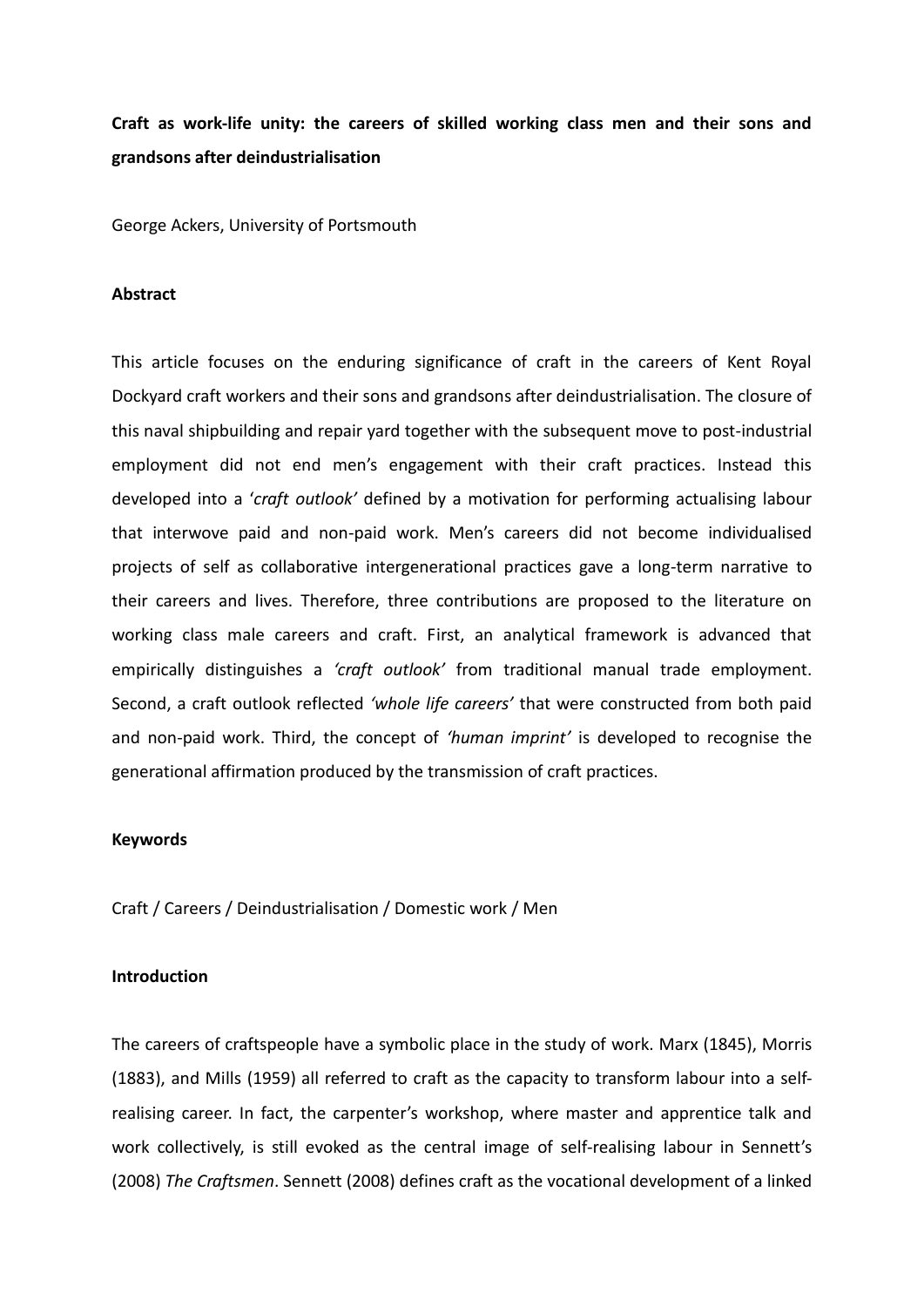body of skills and knowledge across a working life. Although working class craft labour was the inspiration for this discourse generations ago, the concepts of career and craft are now seen as ever declining features of working class men's lives. Cappelli (1999) and Sennett (1998) argue that the working class career as a 'job for life' in a single company has been replaced by short term employment, while new notions of the career as a subjectively constructed 'project of self' (Giddens, 1991) are based on a largely middle class experience of employment (Skeggs, 2004). Craft as a feature of working class paid and domestic work is portrayed in similar demise. In paid work, craft production was initially threatened by Fordism (Braverman, 1974), and has now lost its traditional manufacturing base with deindustrialisation (see Gorz, 1982; Linkon, 2014). In domestic work, craft practices, once the feature of working class self-reliance, are now conceptually gentrified to adorn middle class pastimes as autotherapeutic labour (Campbell, 2005). We might therefore ask: can working class men still find long-term meaning and a sense of self-realising craft in their careers?

This article focuses in particular on the impact of deindustrialisation on skilled dockyard craftsmen and their sons and grandsons. While this study conceptualizes gender as a social and cultural construction and not a fixed category (Hearn, 2004), it acknowledges that society still produces definitions of what are appropriate masculine and feminine behaviours in everyday practices and social interactions (Butler, 2006) and, therefore, only focuses on the impact of deindustrialisation on the identity of men. Admittedly, the industrial revolution has been central to social definitions of appropriate masculine identity (McDowell, 2003). Connell (1995: 33) argues that, 'definitions of masculinity are deeply enmeshed in the history of institutions and economic structures'. Consequently, masculinities are defined by their historical context and, as such, can be destabilised in periods of historical and economic transition like deindustrialization. Industrial work had a significant impact on the generational construction of a secure male identity within industrial communities, but, as Linkon notes, 'having lost both employment opportunities and the role models of their blue-collar fathers, the sons face continuing challenges as they attempt to reconstruct masculinity in the absence of industrial work' (2014: 150). This study wished to explore how the construction of masculinities was informed by the historical legacy of industrial work and how intergenerational male identities were being renegotiated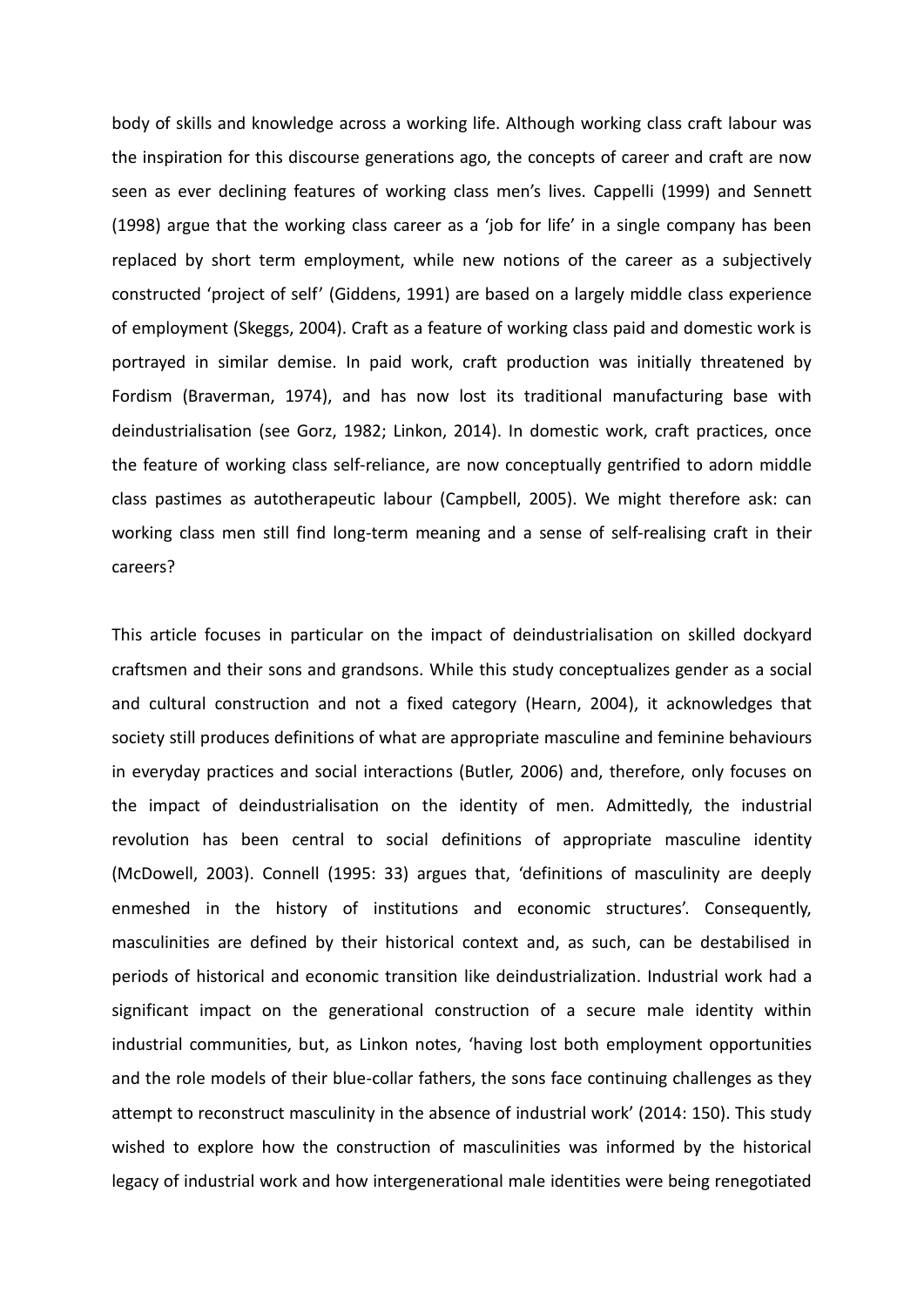in the wake of deindustrialization. This means that this study only focuses on generations of male family kin and cannot speak for female familial relationship such as father-daughter relationships.

Closed in 1984, the Royal Dockyard, the site of deindustrialisation in this study, had been the major employer in this area for over 400 years. The main aim of this research was to explore if deindustrialisation led to a crisis or rupture in male work identity between a generation of fathers (who worked in the royal dockyard) and the generations of their sons and grandsons (who never worked in the royal dockyard). Therefore, the study constructed an intergenerational sample based on 28 career history interviews of familial men organised into two samples and conducted in 2011–2012. The first sample was composed of 14 former Dockyard craftsmen and the second 14 of these men's sons and grandsons. This research found that neither sample experienced a rupture or crisis in their gendered identities due to the closure of the dockyard (Author 2014, 2017). Instead, these men reinterpreted and resituated cross-generational themes together to retain a sense of secure male work identity while navigating a period of employment change. This paper focuses on how these men interpreted the meaning of craft and performed intergenerational unpaid craft projects to produce and maintain meaningful work identities. The significance of these unpaid projects also illustrated that men were not constructing their careers on paid work alone; instead, domestic work was also a formative part of the men's work identities.

In this research, craft arose as a topic because the men in the first sample were all former skilled trade workers, having completed craft apprenticeships of 3 to 5 years in the Dockyard. The Royal Dockyards represent one of the oldest and longest standing examples of craft production anywhere in the world (Lunn and Day, 1999). In this setting, craft workgroups had a monopoly over demarcated aspects of work within ship production (Roberts, 1993). The specialised skills needed to become a craftsman were acquired on an indentured apprenticeship. The apprenticeships would begin in the dockyard school with all apprentices learning universal manual skills such as making their own craft tools and tool boxes. By their second year, apprentices would spend most of their time with craftsmen in their area learning their particular body of skills. For example, in the drawing office, shipwright apprentices would learn to do technical drawings of ships architecture taking into account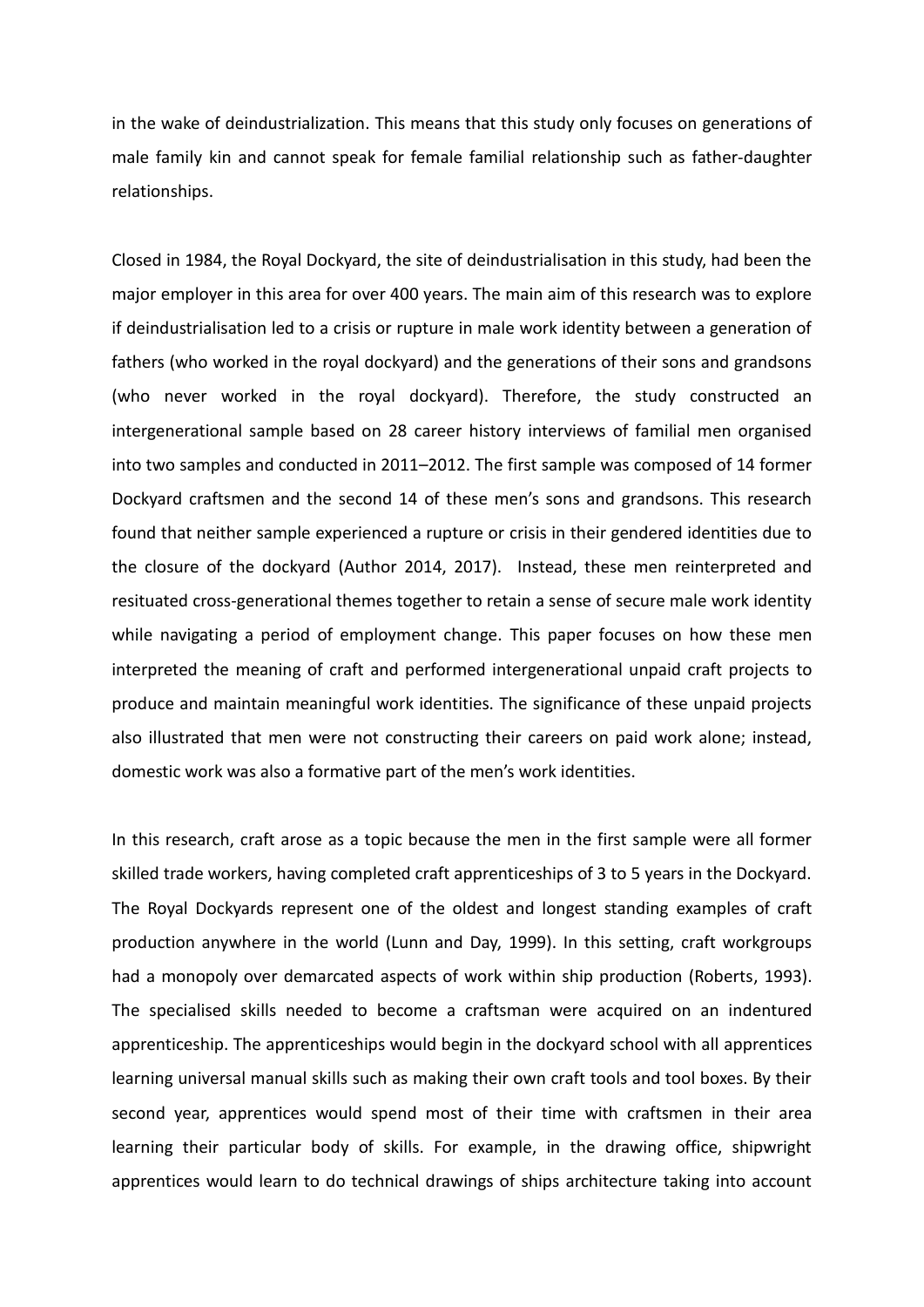measurements of pressure and stress, whilst patternmaker apprentices would learn to make wood models for casting the metal parts of ships in their workshop. In this manner, skills were not learnt in abstract, but acquired by performing tasks that would directly contribute to the work of their craft group. The process of learning and production was so intertwined that some men expressed little immediate difference between their apprenticeships and their job as craftspeople.

In comparison, the domestic craft projects of the men in this study were smaller scale and removed from the division of labour and demarcations of the dockyard. This meant men commonly learnt skills beyond their crafts; for example, in building home extensions, men talked of learning new skills such as bricklaying. Alongside practical necessity, most of the former dockyard men discussed performing domestic projects motivated by a desire to revisit or continue developing their linked body of craft skills. Men whose crafts were based on working with wood discussed domestic projects such as carving wooden cabinets, making wooden toys or building small wooden boats. Moreover, those from metal and electrical crafts predominantly talked of car and motorcycle maintenance. Men's domestic projects seemed actively based on reengaging with skills learnt on their apprenticeships but, in adapting their crafts to non-dockyard work, these also allowed them to continue their development as craftsmen. This domestic work was seldom an individual endeavour; instead, most were family projects involving fathers, sons and sometimes wider family members collectively planning and performing these projects together over extended periods. Therefore, the term 'intergenerational craft projects' is used to define such familial activities. Although most participants talked about discreet domestic projects, one project would often lead to the next. In this way, most men's DIY seemed part of an ongoing familial career.

The occupational and personal importance of craft to these men led this study to produce a craft framework to analyse craft on both a practical and conceptual level. Constructed from normative literature and empirical research, this framework evaluates craft as an outlook and not a narrow occupational role; thus, it allows the inclusion of craftspeople who work in non-manual areas and the post-industrial era. The research found that craft did not disappear or become an individualised consumption activity after deindustrialisation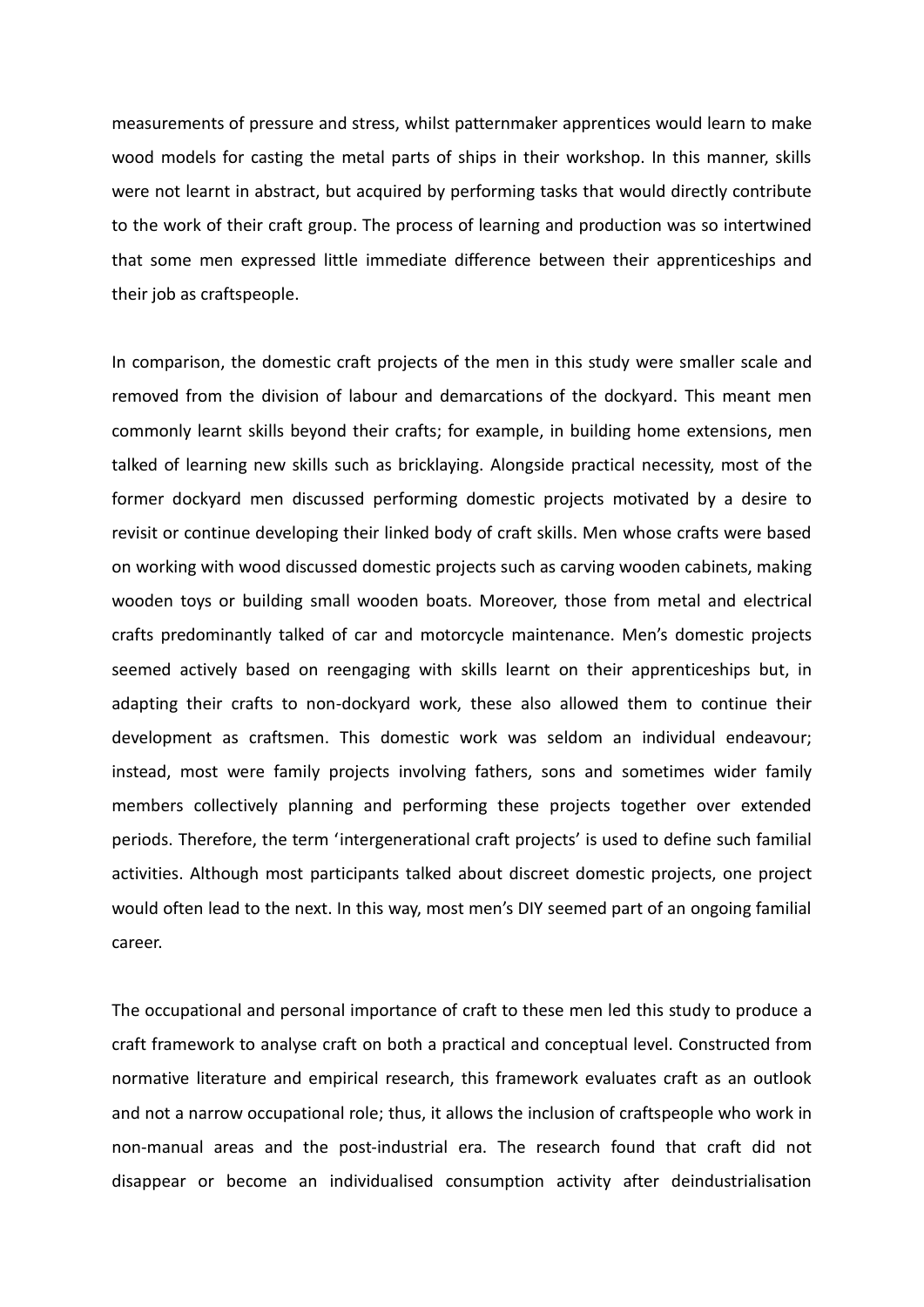(Campbell, 2005). Instead, this evolved into a 'craft outlook' through generational family projects. A craft outlook is a concept I empirically developed from Mills' (1959) and Sennett's (2008) depiction of craft as a vocational motivation to actualising labour. This 'craft outlook' produced interpersonal self-realization and created a powerful labour ethic on which to structure a *whole life career.* A 'craft outlook' is different from an occupational trade, since it reflects the personal outcomes that individuals felt they gained from their work, while trade in a simple sense just reflects the skills and demarcated work of a particular occupational group. First, the article will discuss the literature on the changing notions of career and its relationship to class and male work identities. Second, the analytical framework used to evaluate a craft outlook will be presented. Third, the study's methodology will be considered. Fourth, the career narratives of the men in this study will be analysed using the analytical framework. Finally, this paper concludes that a craft outlook provides new insight into how men were constructing 'whole life careers' from both paid and non-paid work.

# **Conceptual background**

As established in the Introduction, current debates suggest that as a 'job for life' has declined, the notion of career is becoming an ever-removed feature of working class men's lives (Cappelli 1999 and Sennett 1998). This article suggests this is not the case, as men's careers were constructed from more than just paid employment. This is also suggested in Weis (2004) and McDowell (2003) empirical studies that found that deindustrialization led working class men to construct multifaceted masculinities that were based on both paid employment and their roles as fathers and care givers. However, these two studies do not directly consider how this impacts on men's notion of career. Therefore, a multidimensional notion of career seems to better conceptualise the types of career a proportion of working class men are producing after deindustrialization.

At present, most definitions of multidimensional careers are based on and emphasise middle class people's employment experiences. Arthur and Rousseau's (1996) concept of a 'boundaryless career', for example, suggests that employees continually respond to changing work structures by investing in new knowledge and skills that cross old organizational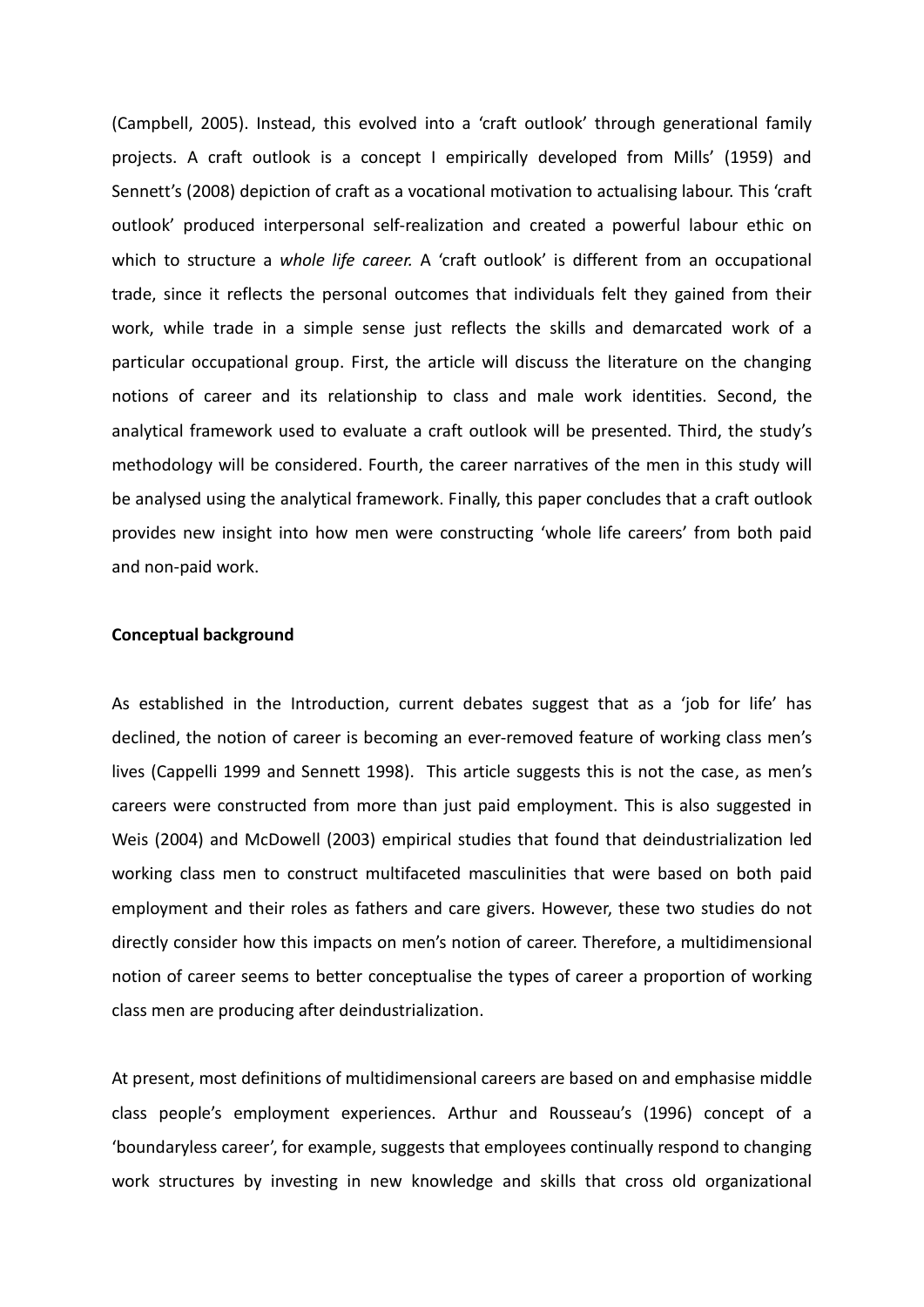boundaries instead of developing on long term practices and embedded bodies of skill. This characterises multidimensional careers as subjective 'projects of self' Giddens (1991: 112) where the individual sees career transitions as simply 'a break with the past'. Skeggs (2004) believes this emphasis on individualised projects ignores the collaborative and located practices that underpin working class people's careers and identities. Instead, this misleadingly presents a 'self- developmental individualisation, premised on a particular kind of middle class employment relations' (2004: 52) as universal to all people. To find a conception of a multidimensional career that recognizes the role of wider work commitments and embedded social relationships in career construction this research turns to Kirton's (2006) study of women's multifaceted careers. Kirton's (2006: 48) study found paid employment was only one aspect of women's work with 'marriage, family, union activity and other voluntary work' also informing their careers. These activities had an interdependent relationship as 'commitment to, progression in, or setbacks for one mode of career cannot be understood without appreciation of the others' (Kirton, 2006: 48). In order to recognise paid and non-paid work people dedicate themselves to long term, Kirton (2006) proposes the concept of a 'whole life career'. Although Kirton (2006: 50) claims there is no reason why the 'experiences reported in the article are uniquely female', no research has directly explored if working class men also construct such multifaceted careers. However, DIY, a significant life activity that informs men's gender and work identities (Gelber, 1997; Moisio et al., 2013), could be considered an aspect in men's multifaceted careers. Gorman-Murray (2011) study is particularly relevant as this also focuses on men dealing with employment anxiety and job loss. The men considered in this study saw home repair as a significant life activity that provided them with an alternative to committing their work identity exclusively to paid work. The performance of DIY resituated 'the role of home in work/life balance, this involves greater commitment to the domestic sphere, spending more time at home, engaging in domestic labour, and prioritising family time' (Gorman-Murray, 2011: 218). In a similar vein, Cox (2013) found men also saw DIY as a duty of care to their family and reflective of the right way to be a man. A coherent principle for all these men was that paying others to do such work was a personal failure of family duty. Cox (2013) concludes DIY should be reconceptualised as care work, as this exhibited Fisher and Tronto (1990: 4) definition of 'caring' as 'a species activity that includes everything that we do to maintain, continue, and repair our "world" so that we can live in it as well as possible. That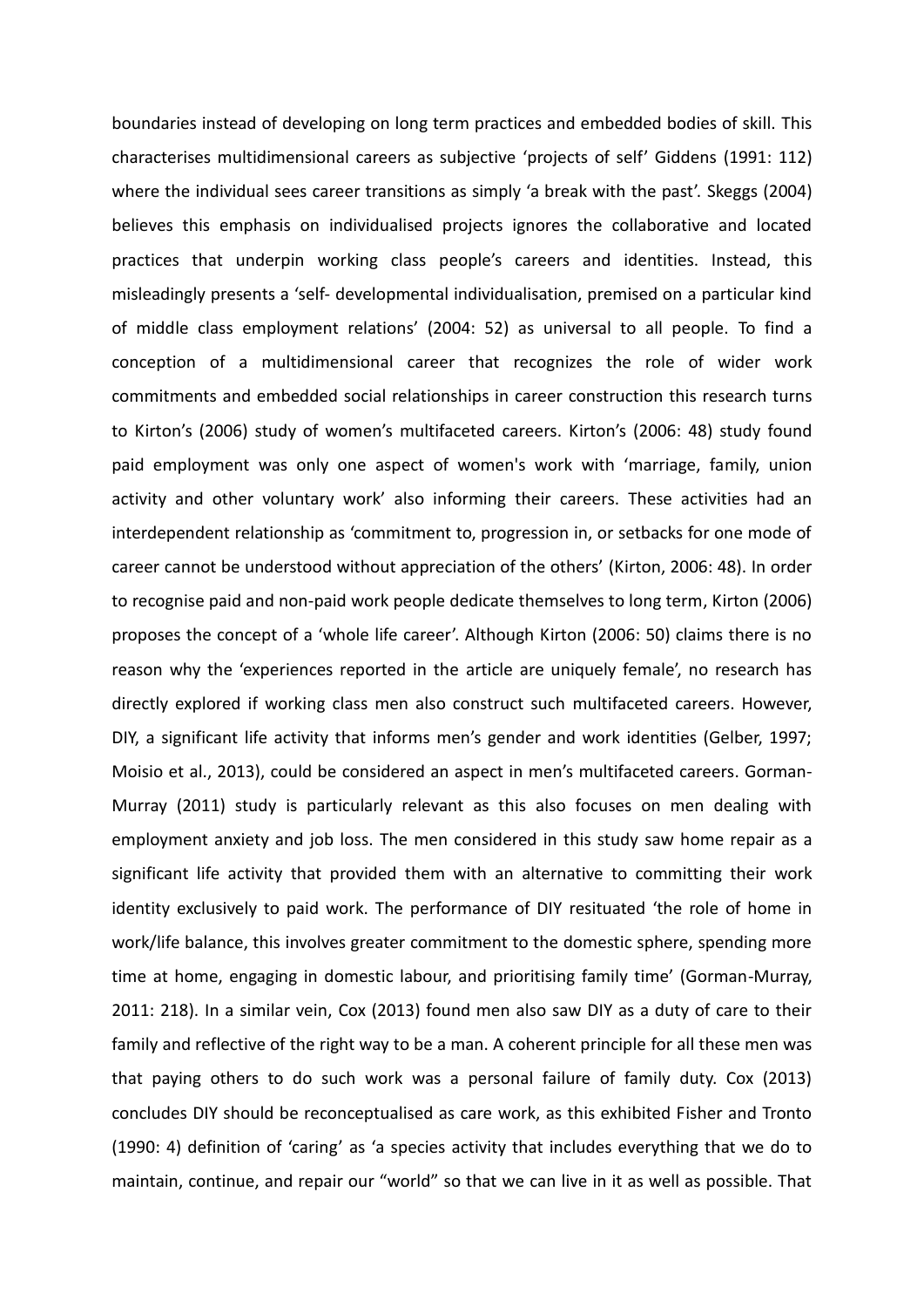world includes our bodies, ourselves and our environment, all of which we seek to interweave in a complex, life-sustaining web'. Cox (2013) argues that domestic home repair understood as care work is an aspect often neglected in discussions of men's work.

These studies capture the subjective role that DIY as domestic work can play in men's careers and lives, but it is still important to not present this domestic work as gender neutral or equivalent to domestic work predominantly performed by women for two reasons. First, although the Multinational Time Use Study defines DIY as domestic work, it reflects that men's DIY is far less time intensive and far more voluntary than the domestic work performed by women in tasks such as cleaning, cooking and laundry (Kan, Sullivan and Gershuny 2011). Second, the connection of paid and domestic work in career narratives is still significantly gendered. Wajcmen and Martin (2002: 999) study suggests such narratives are less problematic for men, as fatherhood is still seen as conducive with prioritising 'paid work responsibilities over private ones'. The prioritisation of paid work is consistent with my study as no man became their families' primary care giver after deindustrialisation; instead, all sought and found new full time employment. This article does not aim to suggest men performed an equal amount of domestic work to their partners. Instead, it aims to understand the subjective meaning domestic work played in men's career constructions. Therefore, in considering men's domestic work and career construction, it is important to acknowledge that these are still shaped by particular gender and career biases (Wajcmen and Martin, 2002).

Historically, paid craft and trade work are prime examples of masculine constructions, as these terms were used to label and demarcate predominantly male only work. The history of craft and the notion of skilled work largely reflect the exclusion of women, with the exception of some trades, such as tailoring. For example, in the dockyard it was not until the 1970s that the apprenticeship system became open to women. However, a craft outlook is advanced to overcome this gender division as this presents a relationship with work in contrast to membership of a strict occupational group. Therefore, the craft framework is not gendered. However, empirically, considering that this study's data was based on a generational sample of men, it should be acknowledged that this paper can only analyse the male transmission of a 'craft outlook' from fathers to sons and grandsons. As such, this study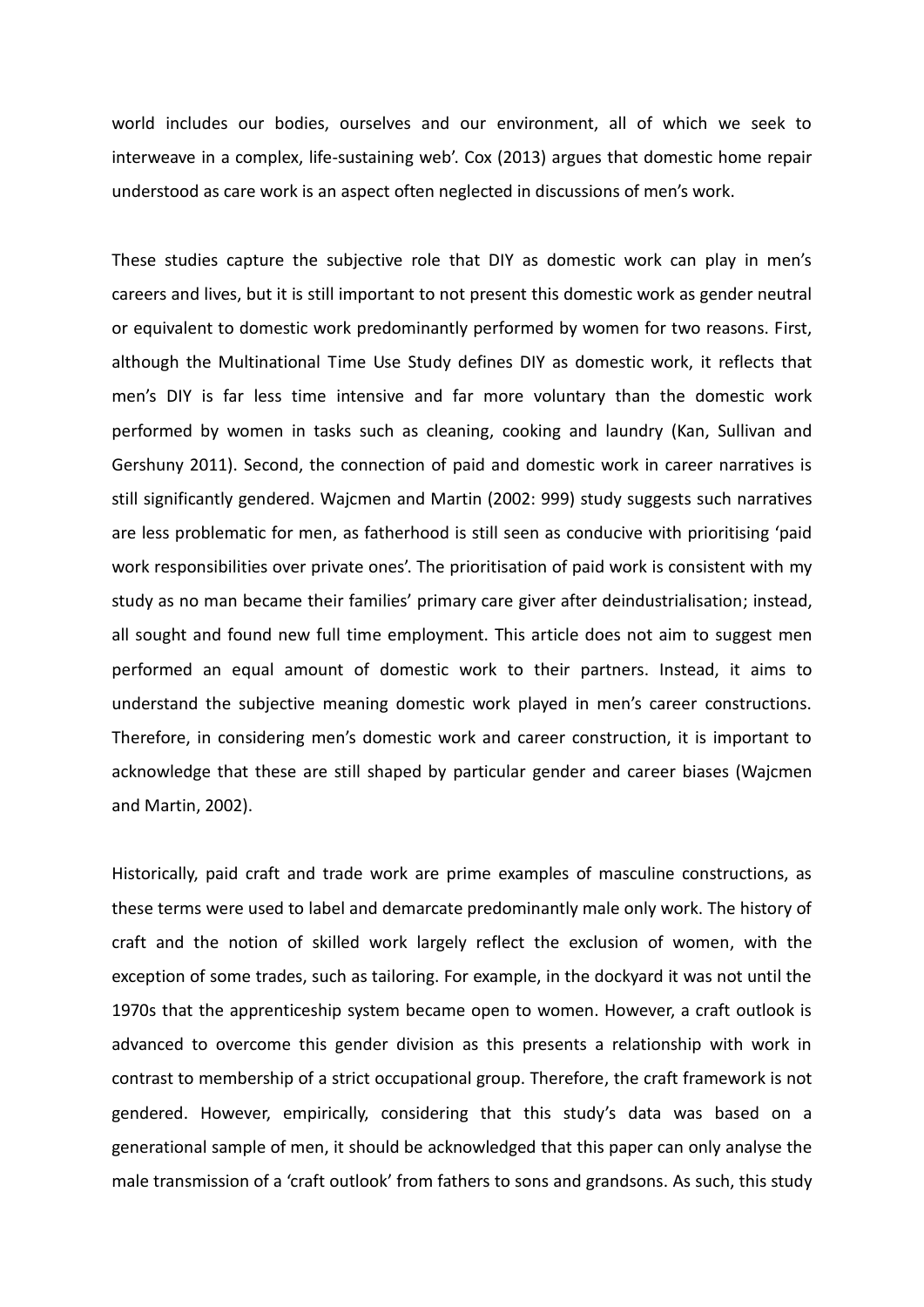cannot account for if mothers convey such practices or how fathers and daughters engage in intergenerational craft projects. These are topics that would be interesting to explore in future research, but not ones this study could do justice to.

#### **Analytical craft framework**

Craft has been applied to many settings and debates and can be organised into three discrete but interrelated features. First, craft can be seen as a description of practice. Kritzer (2007) argues all craftspeople are propelled by an 'internal aesthetic'. This stems from a process pedagogy and becomes an internalised set of virtues which a craftsperson labours by, even when beyond the observation of other craftspeople. Kritzer (2007) believes this is common to groups as varied as skilled tailors, who notice how accurate stitching is and professional musicians who can hear each note played out of tune. Ability and talent play a role in the development of an 'internal aesthetic'; however, precise craft skills need to be learnt alongside an expert of their craft. Atkinson's (2013) ethnography of glass blowing illustrates this point, as he reflects pressure and posture can only be learnt alongside an expert within the production process itself. As a result, learning is inseparable from technical practice, so production and learning happen simultaneously. Marchard (2008: 245) characterises craft learning as 'largely communicated, understood and negotiated between practitioners without words, and learning is achieved through observation, mimesis and repeated exercise'. Sennett (2008) argues a craft can only be mastered through the slow time development of skills and grounded practice. However, Patchett (2015) sees this as a poor description because crafts are not static disciplines but persistently developing areas of practice. To define craft as a practice learned through a distinct process pedagogy of generational learning, and evaluated by a communal aesthetic, I developed the following category:

1. *Description of practice: The individual's practice demonstrates a development and adaption of skills to versatile contexts with the aim of mastering techniques in contrast to static reproduction. Craft performances are informed by communities of practice as internalised by an aesthetic of technique*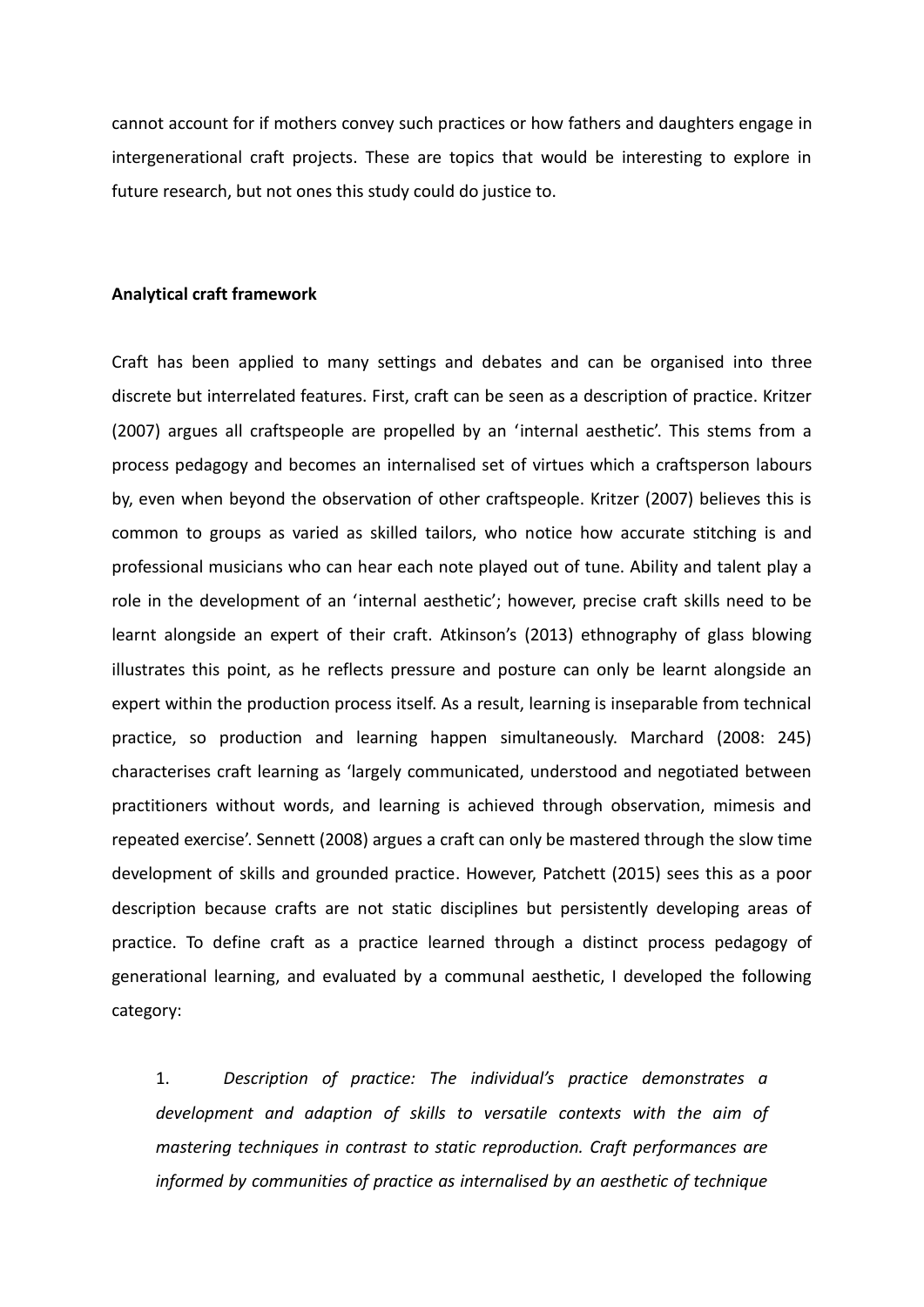*and process. Craftspeople consequently respect the status of experience and enjoy communicating knowledge to enable the development of the next generation.*

Secondly, craft is also used as an attitude to meaningful labour. This emanates from Marx (1845) and William Morris (1883), who see craft as a labour of self-realisation. For Morris, craftsmanship has 'three elements: variety, hope of creation, and the self-respect which comes of a sense of usefulness; to which must be added that mysterious bodily pleasure which goes with the deft exercise of the bodily powers' (1883: 174). Kritzer's (2007: 326) empirical study reiterates the harmony created within embodied craft practices but suggests that this engagement is not solely positive for a person's wider sense of wellbeing. However, a craft attitude is more than just the subjective joy of making. Instead, craftspeople also gain a sense of imprint from the objects they produce. Gorz (1999: 2) summarises this idea as: 'subjects achieve self-realization by inscribing themselves upon the objective materiality of what they created or produce'. Thus, craft allows workers to exist in what they make and feel they will be recognised long after they are deceased. Sennett (2008) uncouples this discourse from manual trade work and draws on occupations as diverse as conductors and software designers to see craft as a harmonious labour outlook, gained through the enactment of tangible activities and processes. However, Holmes (2014) contests this still needs modification, to include the potential for craft work in service sectors where production provides 'transient, unstable and intangible objects' (2014: 480). These amendments allow the inclusion of workers without a practical link to artisan communities. Moreover, removing the production of a 'stabilised product' enables a consideration of nonphysical forms of imprint. As a result, imprint could denote the human recognition of generations of workers acknowledging the meaningfulness of each other's work. Like material imprint, this process could allow people to feel their labour is recognised and continued beyond themselves. This attitude to labour is defined in this framework as:

*2. Labour attitude: Craftspeople demonstrate a motivation to quality work, with a desire to conduct meaningful labour guided by personal integrity, variety and the hope of creation. Hence this holistic practice makes labour and human consciousness seem inseparable. Individuals find satisfaction in their practice as a*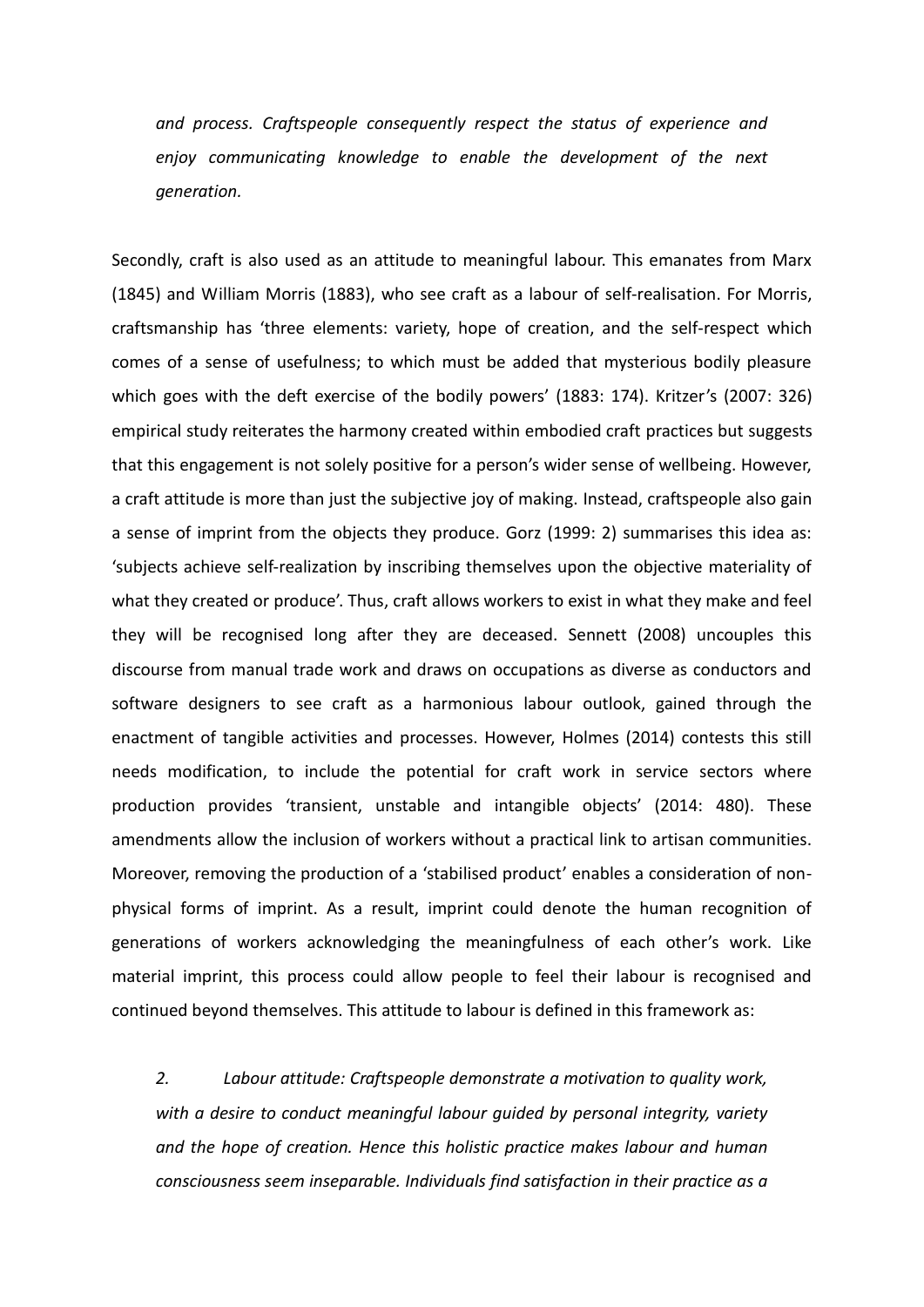*reward in and of its own right but need other craftspeople to recognise the imprint of their labour to allow them actualisation. As a result, this should reject distinctions between paid work and personal fulfilment, function and beauty, process and outcome.*

Finally, craft has been used to symbolise a career where a person gains a sense of purpose across their paid and domestic work as a lifelong vocation. Mills (1951: 220) characterised a craft vocation as transcending paid, non-paid divisions, referring to this as a unison of 'family, community, and politics'. Sennett (2008) suggests vocation should also denote a disciplined career that over time enables people to sustain a life narrative, but considers this attainable only through a paid career with a single organisation: 'the drive to do good work can give people a sense of vocation; poorly made institutions will ignore their denizens' desire that life add up while well-crafted organisations will profit from it' (2008: 267). Savickes (1997: 2) work rejects this and argues a subjective sense of vocation is fundamental to navigating employment transitions, as this enables people 'to adapt to a sequence of job changes while remaining faithful to oneself and recognizable by others'. However, none of these writers clearly distinguish the role people's domestic work and unpaid craft play in the construction of a vocation.

Thoreau's (1854) *Walden* links the virtue of a craft vocation and the performance of nonpaid domestic tasks and is held as the philosophical forefather of DIY (Roland, 1958). Quotes such as: 'Drive a nail home and clinch it so faithfully that you can wake up in the night and think of your work with satisfaction' (Thoreau, 1854: 222) installed home maintenance with a meaning as a measurable accomplishment. Domestic craft is again regaining public interest as reflected by concepts like Campbell's (2005: 23) 'craft consumption'. However, this concept both individualises craft production as a solitary practice learnt and enacted by 'the same person' and considers this an exclusively consumption-based activity. Therefore, this is out of sync with craft as a normative whole life ideal, and collaborative pedagogy. However, Moisio et al. (2013) suggests DIY should be seen in relation to people's more rounded identities as they negotiate class and employment role conflicts. Additionally, Cox (2013) and Gorman-Murray (2001) suggest DIY is a significant performance of family and care work. These studies demonstrate domestic craft is an important life activity that, as Kirton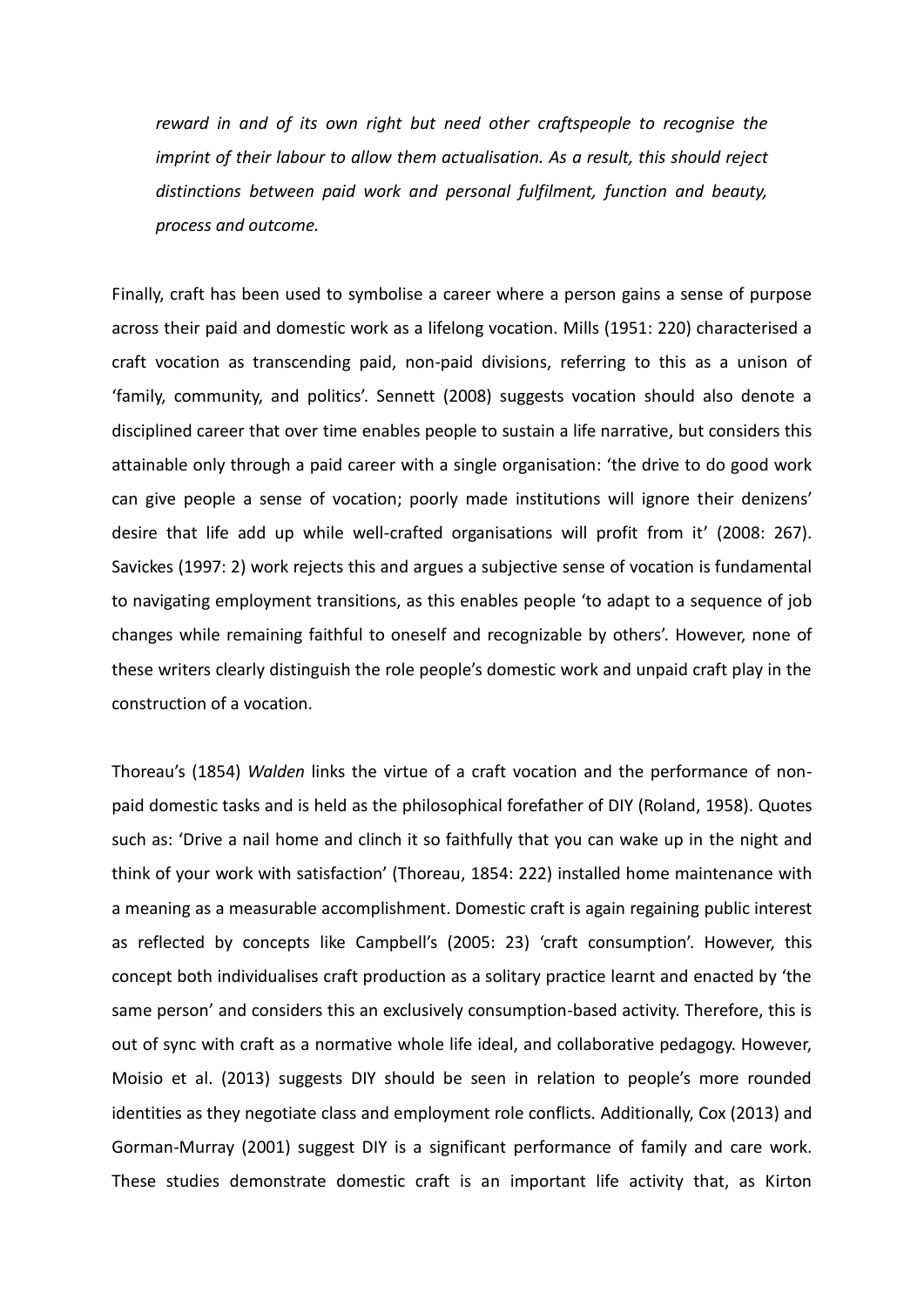(2006:48) argues, provides a 'constituent part of a person's whole life career'. However, there is still a lack of research on how paid and domestic craft practices intersect as a vocation. To evaluate craft as a vocation this framework uses the following definition:

*3. Vocation: craft is the acquisition and progressive development of a linked body of skills and practices across people's lives. This is not a one-off activity, but a long term vocational dialogue of problem-solving and problemmaking. The individual enacts the freedom to test and experiment in their projects. However, their practices must still retain continuity and rhythm as a disciplined, whole life career.*

This framework distinguishes three features of craft, yet these tend to be considered in an intertwined relationship. For example, Morris (1883) and Mills (1951) believe it is through craft as a practice that people gain a normative craft attitude. Moreover, for Sennett (2008) it is only through a continued engagement in craft practices that this becomes a vocation. Therefore, in this study, a craft outlook defines a commitment to all three of these features.

### **The research project and method**

A naval shipbuilding and repair yard, Chatham Royal dockyard was the town's major employer for generations of men over its 400-year history. A mutigenerational sample was constructed to explore the generational significance and the long-term effect of deindustrialisation on male work identities in transition. The study used two means to identify its participants: half contacted through the 'Dockyard Historical Society' and the other half was contacted through a quantitative study on asbestosis. All participants' names were anonymised and given culturally appropriate pseudonyms. Biographical interviews were chosen as these are the predominant method of intergenerational studies due to their capacity to evaluate the relationship between social process and social agency (Bertaux and Bertaux-Wiame, 1997). A semi-structured interview guide was given to participants before being interviewed with a range of discussion topics. However, I stressed that what was important 'were the stories and experiences they felt were significant to their lives'. Most participants then constructed their interviews on a chronological account of their lives and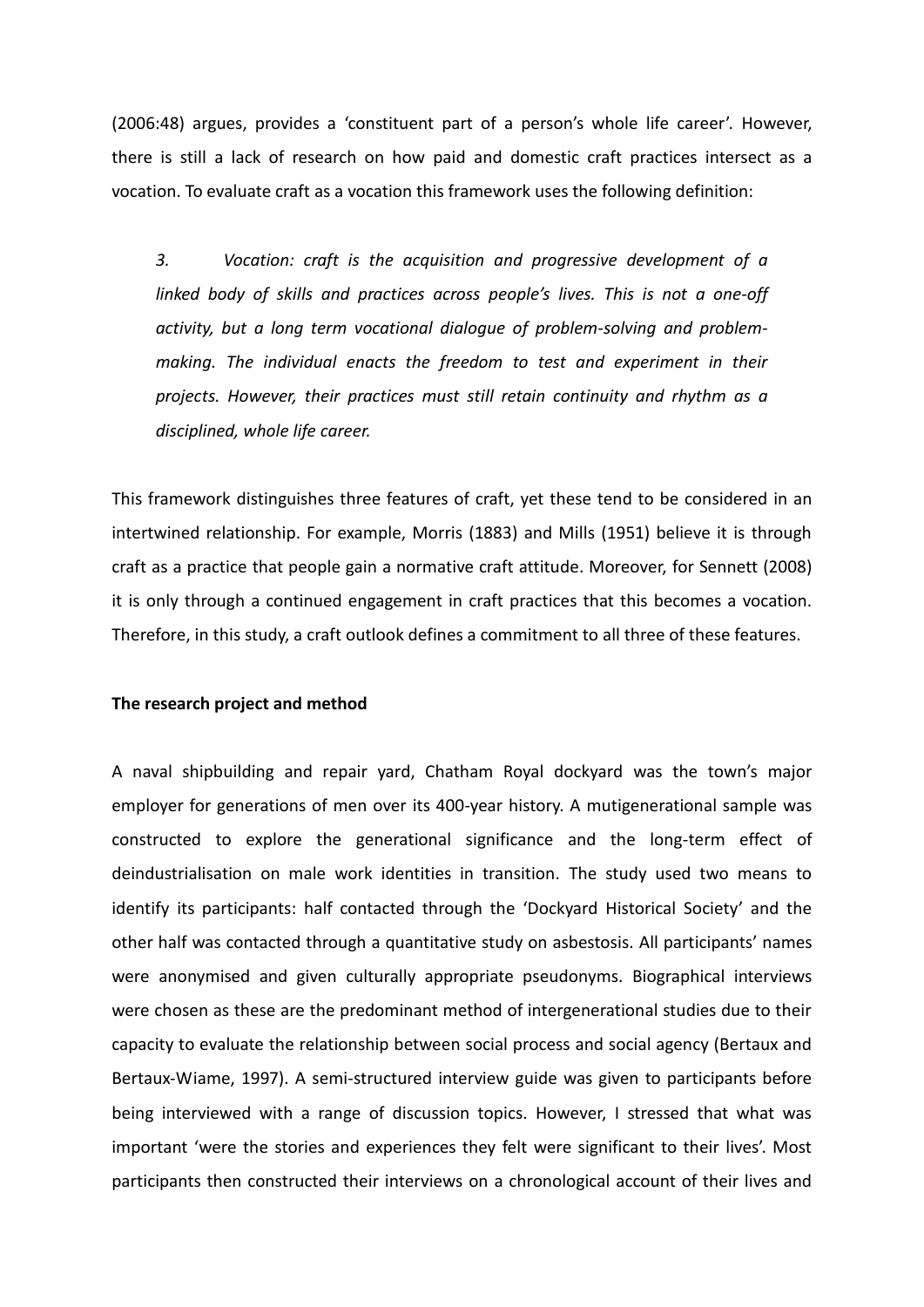careers. The majority of interviews were recorded in participants' family homes and they lasted on average between one and two hours; then all were transcribed verbatim. This domestic setting allowed participants to also illustrate their memories and interests through showing me photographs or describing their craft projects. Because the focus of the study was on the construction of male work identities after deindustrialization, the sample was constructed on generations of male kin. As mentioned in the Introduction, this is not to say that women did not play a role in the intergenerational transmission of working values and identities for the men in this study, but it was beyond the capacity of this study to represent the role mothers and wives played.

Data analysis followed Braun and Clarke's (2006) phases of thematic analysis. The former dockyard men's interviews and the interviews of sons and grandsons were initially analysed separately to make a comparison of work identities in the different generations. However, during data analysis, it became apparent that cross-generational themes were being continued and reinterpreted by these men. This article focuses on the intergenerational theme of craft as was evaluated using the craft framework above. Thus, 'intergenerational transmission' was fundamental to understanding how these men negotiated the impact of deindustrialisation. Guillaume (2002: 13) defines intergenerational transmission as 'the transfer from one generation to the other of both property and know-how by means of heritage and learning, that is the process by which assets and constraints are handed over'. This study focused largely on the intergenerational transmission of intangible features such as norms, values and practices between family members. Kellerhal et al. (2002: 224) claim most contemporary families try to reconcile generational change through conversation: 'It is through frequent, serious exchanges among individuals that a specific family culture and specific mode of identity transmission take shape'. This intergenerational transmission they term the 'maieutic logic', as values are passed from child to parent alongside the conventional parent to child. In my study, craft projects were key to the exchange of men's 'maieutic logic'. The intergenerational literature tends to focus on the party receiving assets or knowledge with little attention given to the effects on the generations that pass on knowledge. However, this research suggests the process of passing on knowledge is also significant as the intergenerational practice of passing craft knowledge gave men a sense of self-realization akin to that in discussions on imprint. Therefore, this paper highlights the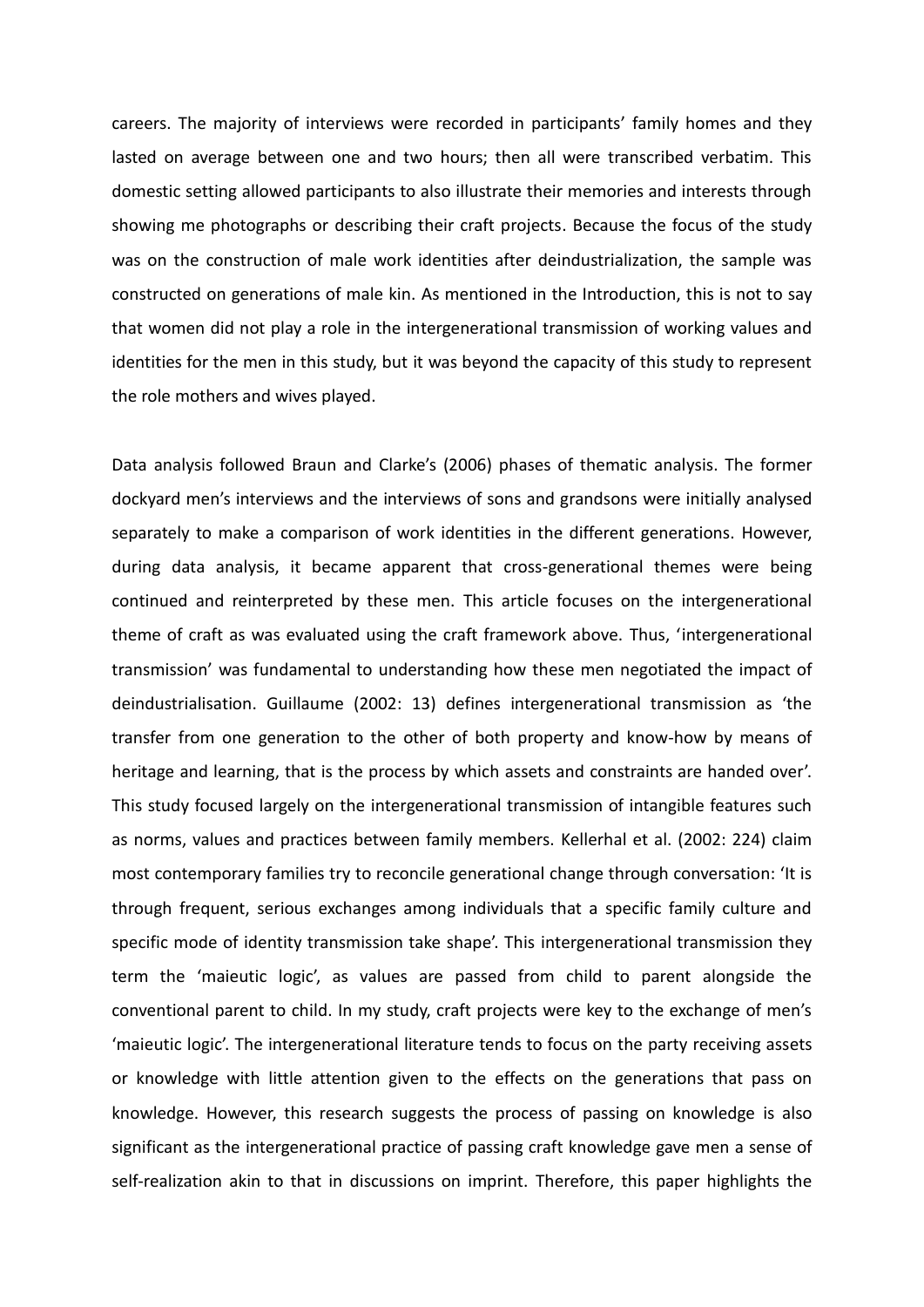significance for men of having their labour continued and recognised in a context where their paid work has been transformed due to deindustrialisation.

### **Research Data**

With the exception of one man, who repeatedly interpreted his work as simply a 'means to an end', the other 27 men demonstrated at least one feature of the craft framework. In total, 9 former dockyard workers and 7 sons and grandsons reflected all three factors and were therefore judged to have a 'craft outlook'. The data in this paper focuses on these 16 men and is arranged in an intergenerational manner and organised by the three features of a craft outlook established in the craft framework above.

# **'TABLE 1 here'**

# *Description of Practice*

All 16 men discussed trained practice and experience as central to their work philosophy. The dockyard men all referred to the importance of locating themselves within their trade and the value of occupational learning. The quote below illustrates how men portrayed the ethos to learning in the dockyard as based on knowledge being passed face-to-face between generations in a spirit of collaboration.

*When working with apprentices you have to engage with all their abilities. Some may be very good at stressing structures whereas others could be good at thinking out basic structures,* [two different types of technical ships drawings] *so you can't judge them all on one thing. For example, I had an apprentice called Simon, and when I asked him how he was getting on he said 'well I'm in C4 he said but I'd love to get in the Ordinary National class.' So, I persuaded the head to let him try for the November exam, and took him on myself alongside my other apprentices. So, we worked through each of the problems in practice together until November. Well the head came to see me after the exam and said: 'Simon's finished in the top 10 percent, so we are going to keep him on in the ONC'. That's a thing which was most gratifying to me* (Henry).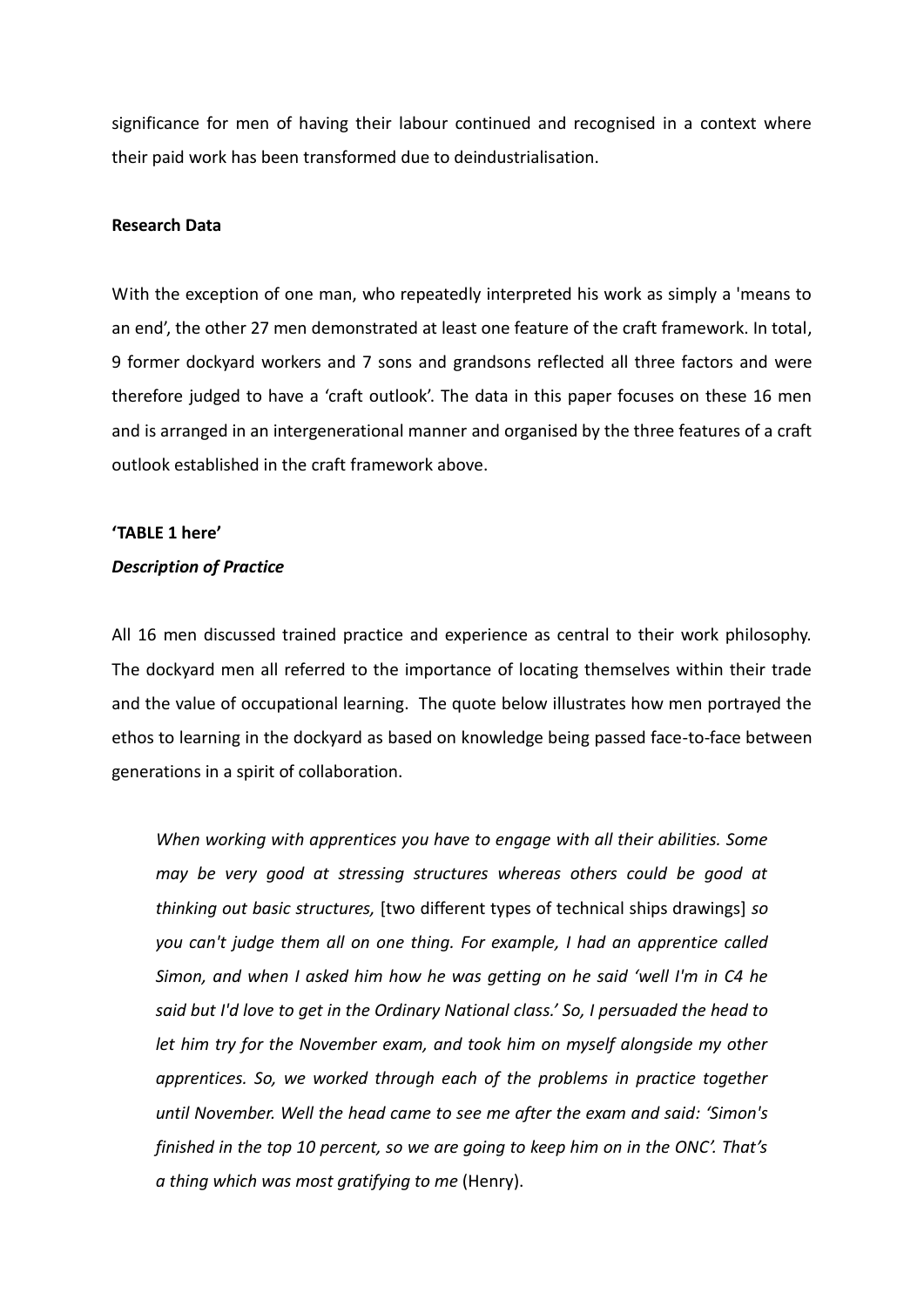The circular process of being an apprentice and then training new apprentices themselves was a fond memory for most dockyard men. Dominic, for example, talked about the formative role of experienced craftsmen terming these '*hero figures'*. The confidence built from teaching and learning through practice and developing through experience was consistently emphasised. As Dominic reflected, this made the learning environment one in which people *'wouldn't look down on you, which was different from school'*. In the excerpt above, Henry discusses the other side of this process and the 'gratifying' feeling of transmitting his knowledge to the next generation in training apprentices. The process of training apprentices thus allowed the men to feel their labour had a lasting imprint on the next generation. The generational transmission of their skills was not restricted to paid work but was also practiced with their own kin in the domestic sphere. These intergenerational projects also provided an example of men's whole life careers, as was illustrated in the Carrin's home extension project:

Noel: *My first memories of my dad's work are of sitting on a trestle table watching him working and being surrounded by nails and wood.*

Darrel: *And when you were a bit older, you got your own tools didn't you, and I showed you how to use them, how to hold a chisel so you didn't cut yourself.*

Noel: *me and my brother, we used to bash nails into bits of wood all day long for no reason* (laughter)*. So, from a very young age we were using tools if dad was working we'd start to pick bits up as well. When I got a bit older we started working on the big extension* (pointing) *out the back here, together. When was that, dad?*

Darrel: *Well that project started in 1996, a conservatory on this level and another bedroom and bathroom upstairs. So, I drafted all of the plans, starting with pencil drawings, you know like I did in the drawing office. That summer you and your brother started to help me. At the start I put them to the unskilled work, but when you were 15 you started to help me with the more technical stuff. Now you're much better at most technical and carpentry work than me, which comes*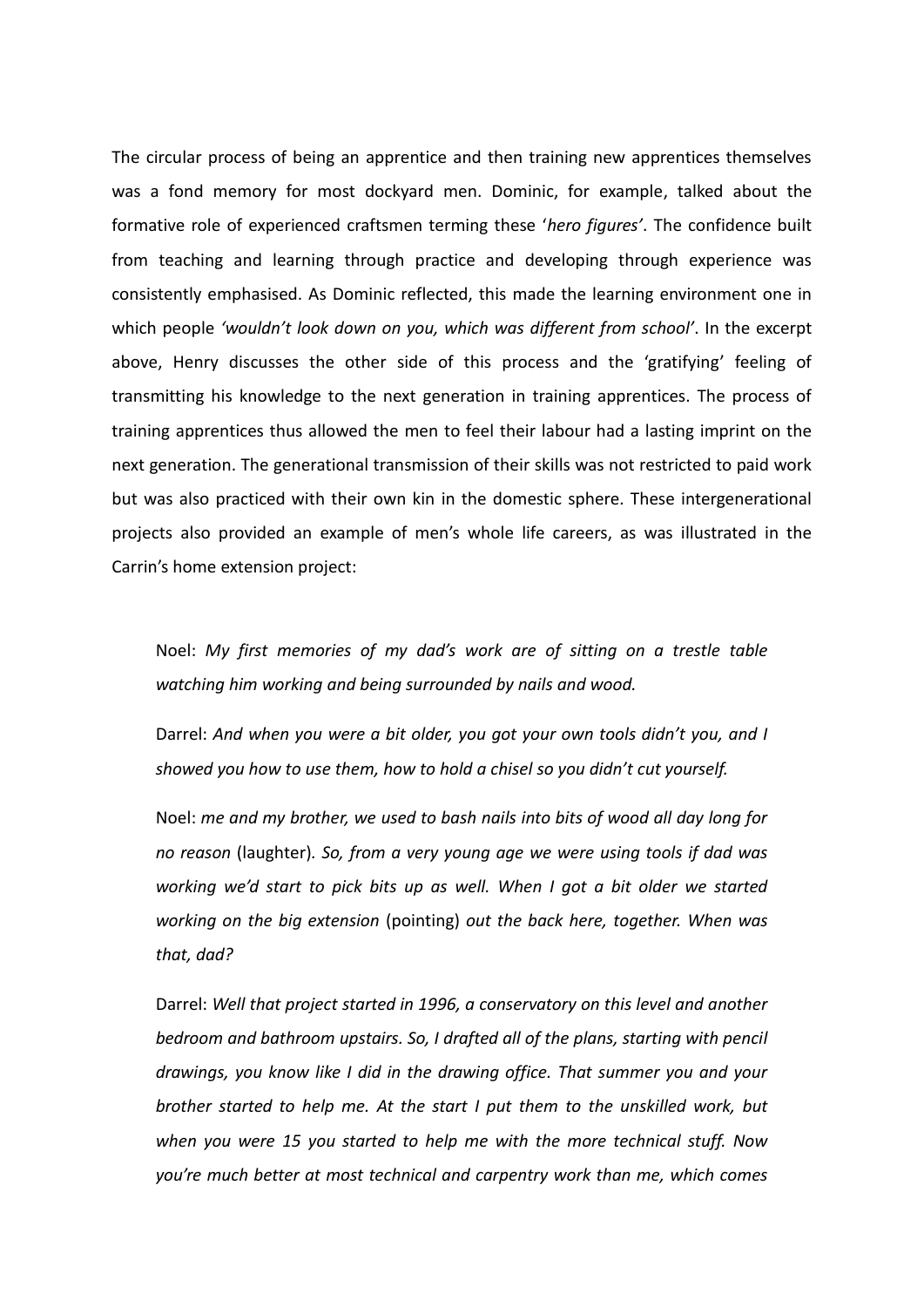*in handy! You were a similar age to me when I was doing my apprenticeship and that was why I let you get on with it more. I think it is through a level of freedom you learn about safety you know, learning through doing, process learning* (My emphasis). *I mean with things like the bricklaying, I wasn't an expert, so I had to discuss things as they came up, too. When we were doing all the finishing, the wooden flooring and skirting boards, the tables were turned, because Noel knew a lot more about that then I did so, really, he was advising me.*

The dialogue above reflects how craft was a kinship activity that transmitted familial male meanings. This was reiterated in many father-son dialogues as Chris Copper put it: *'We're a hands-on, practical people. If I didn't know how to do it, I'd ask dad, still do now'*. The Copper's emphasis on being a *'practical people'* denoted a common sentiment that DIY was seen as a responsibility of working class men. This was repeated by many who could not abide, as Ben Steel's put it: *'getting a man in to fix something'*. This echoes Cox (2013) finding that domestic maintenance was considered part of the right way to be a man. Additionally, this reveals two topics consistent with literature on craft practice. First, the project began with Darrel practicing his draughtsmanship as learnt in the dockyard, then all developed new skills, such as bricklaying. The Carrin's development of new knowledge and skills illustrates Patchett's (2015) point that craft transmission is not based on static practices. Second, as Noel skills were recognised by his father and he became the authority on carpentry, we see that experience was core to leadership but measured by expertise and not age. This *'pride'* in extending craft knowledge across generations was also expressed by most sons and grandsons as Robert discussed:

*When I'm training up the work experience students we now get - which gives me such pride because I was in their shoes before - I always start by reassuring them that however well or more commonly badly they did at school, doesn't manner here. As long as they're dedicated and give me their best, they can become excellent gardeners. Because there are only really a few basic rules, the rest is care and observation. You know nine times out of ten a plant will tell you what it needs, which you gauge through look and feel as learnt through care over the years.* (Robert).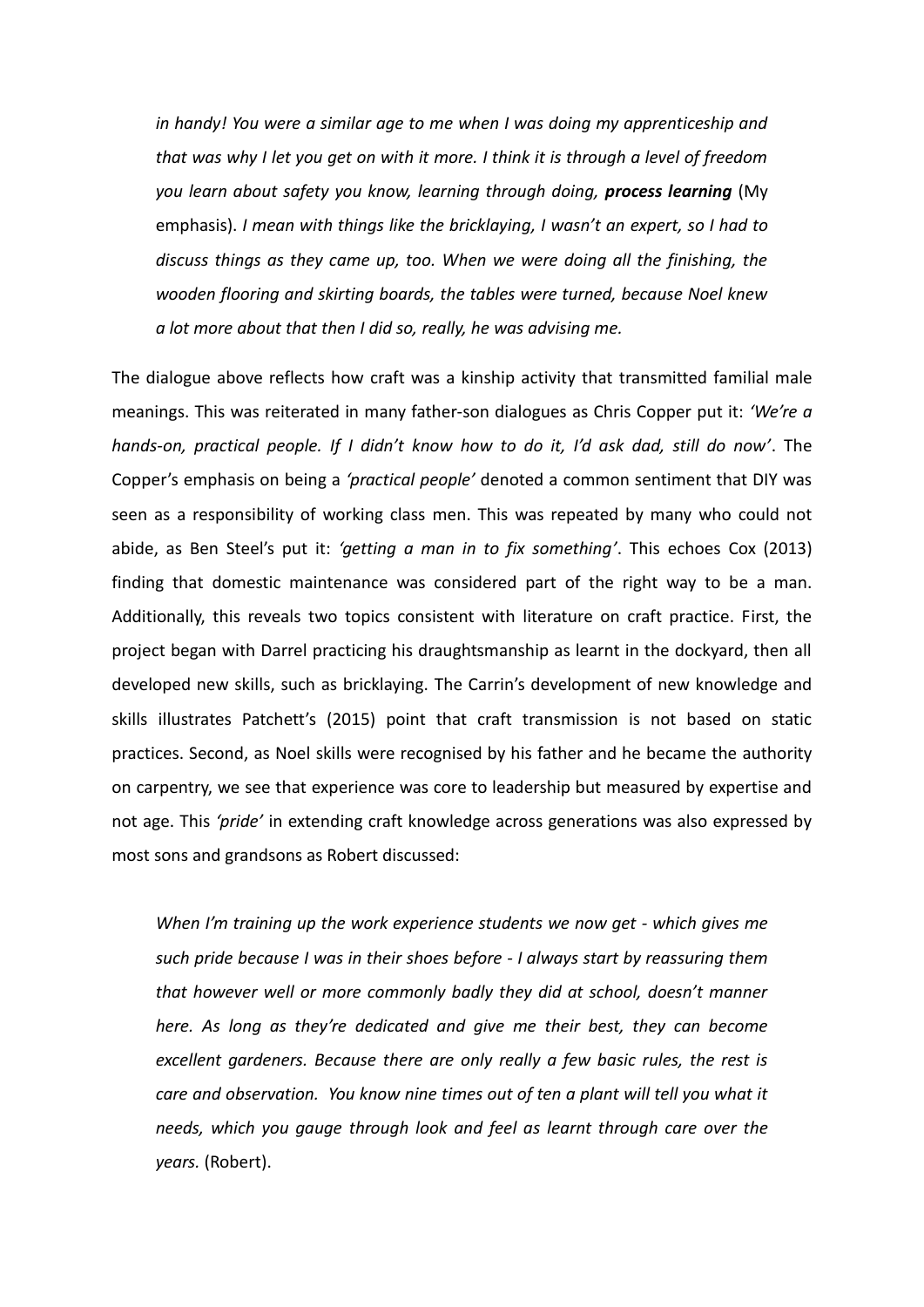The experience of teaching students gardening above allowed Robert the vantage to see where he had started and what he had achieved. This circular experience gave most *'pride',* since it enabled them to see the narrative plot to their own careers. In this quote, we also see the lack of emphasis on development as a product of solitary individual talent. Overall, the men's description of practice reveals there are three essential relationships in the practice of craft. First, the advice and support of other craft experts is needed to develop and sustain a sense of craft. Second, enabling the next generation to start a craft career is a key juncture in men seeing development and pride in their own careers. Third, for labour to be understood as craft, it needed the recognition of other generations of craftspeople. Therefore, craft practices and skills developed as part of a generational and collaborative career, not private individualized pursuits as Campbell (2005) advances. Having established the practice of craft learning, the next section considers how craft promoted an attitude to quality driven labour.

# *Labour attitude*

Central to normative descriptions of craft is that this creates a union between body and mind. Morris describes the 'mysterious bodily pleasure' (1883:174) generated in such work, while Marx defines this harmony as 'form-giving' (1970/1859:121). In this study, Peter Wood provided his own normative description of embodied unison:

*I enjoyed shaping wood. It makes us human, so to speak if nothing else, as I started out saying, your head and hands are attached, and if you don't use both together, you're not human, and it's a great tragedy that modern humanity doesn't use them together*.

All 16 men described finding a harmony between the mental and physical in the practiced routines of their crafts. Dominic referred to this as *'not thinking outside your work'*, while Ben and Darrel talked of their self and labour becoming interwoven: *'it becomes a part of you'*. This unison was described in activities as varied as drawing, landscape gardening and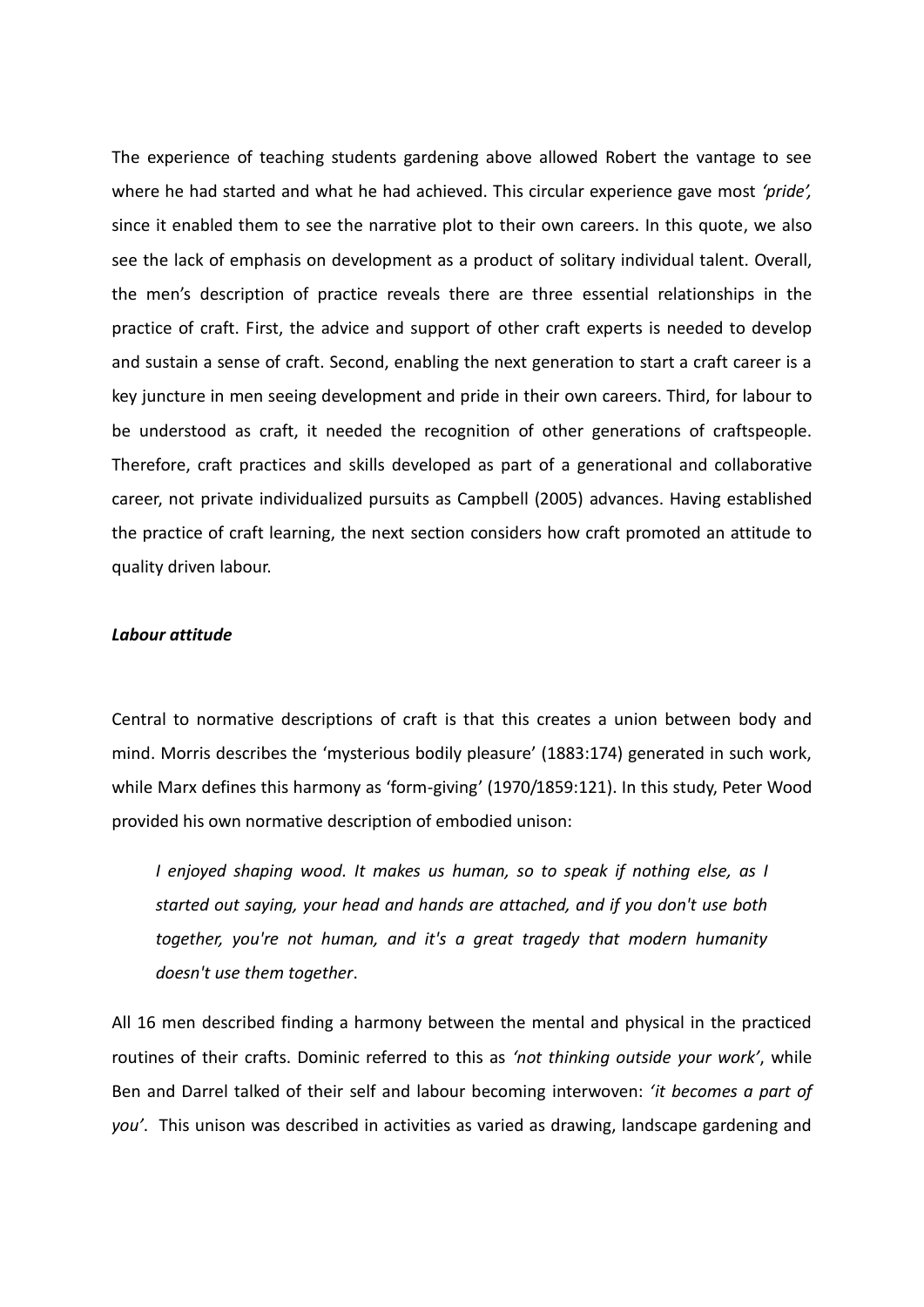computer programming. For example, Peter's grandson, Andrew, discussed this in his relationship with his work in music.

*People don't often think about music as a physical medium but if you put your hand to a speaker you feel the pulsation, dum, dum, dum, you don't just hear it but also feel it. Like in the Beach Boys song music is just 'good vibrations' right. Now, if we continue in those terms, sound is created by what those vibrations hit. So, when you're working with sound you need to envelop yourself in it. It sounds like a cliché but when you're making music in part it is a physical process. Both because it's your body that absorbs it, but also because it is physical objects that alter it.*

Sennett (2009:254) claims such 'craft routines relieve stress by producing a steady rhythm to work'. However, in this study most men seemed unable to separate engagement from obsession in the practice of their crafts. The internal calm in doing craft work caused the men disquiet outside work. The quotes below reflect that the cognitive satisfaction of craft did not naturally produce a balanced working life, as argued by Sennett (2008) and Mills (1951).

*Interest drove me at work which is good but, interest, sometimes made work a damn sight harder. You'd have people saying, 'hey come on it's about time you packed up' and you'd be thinking, 'No, let me just finish, I just want to see this through', because it's like a puzzle you'd be turning it over in your head all night not talking. Used to drive my wife up the wall.* (Frank)

*Sometimes I have to at night almost, almost tell myself out loud, stop, switch off… it's difficult when you know there is a computer in the second bedroom*. (Mark)

The majority expressed how the emersion of craftwork, when individually experienced, could have a detrimental effect on their ability to interact with others or '*switch off'.* In fact, most discussed externally having to draw a line between engagement and obsession, a process facilitated by their family. It was also in their domestic intergenerational projects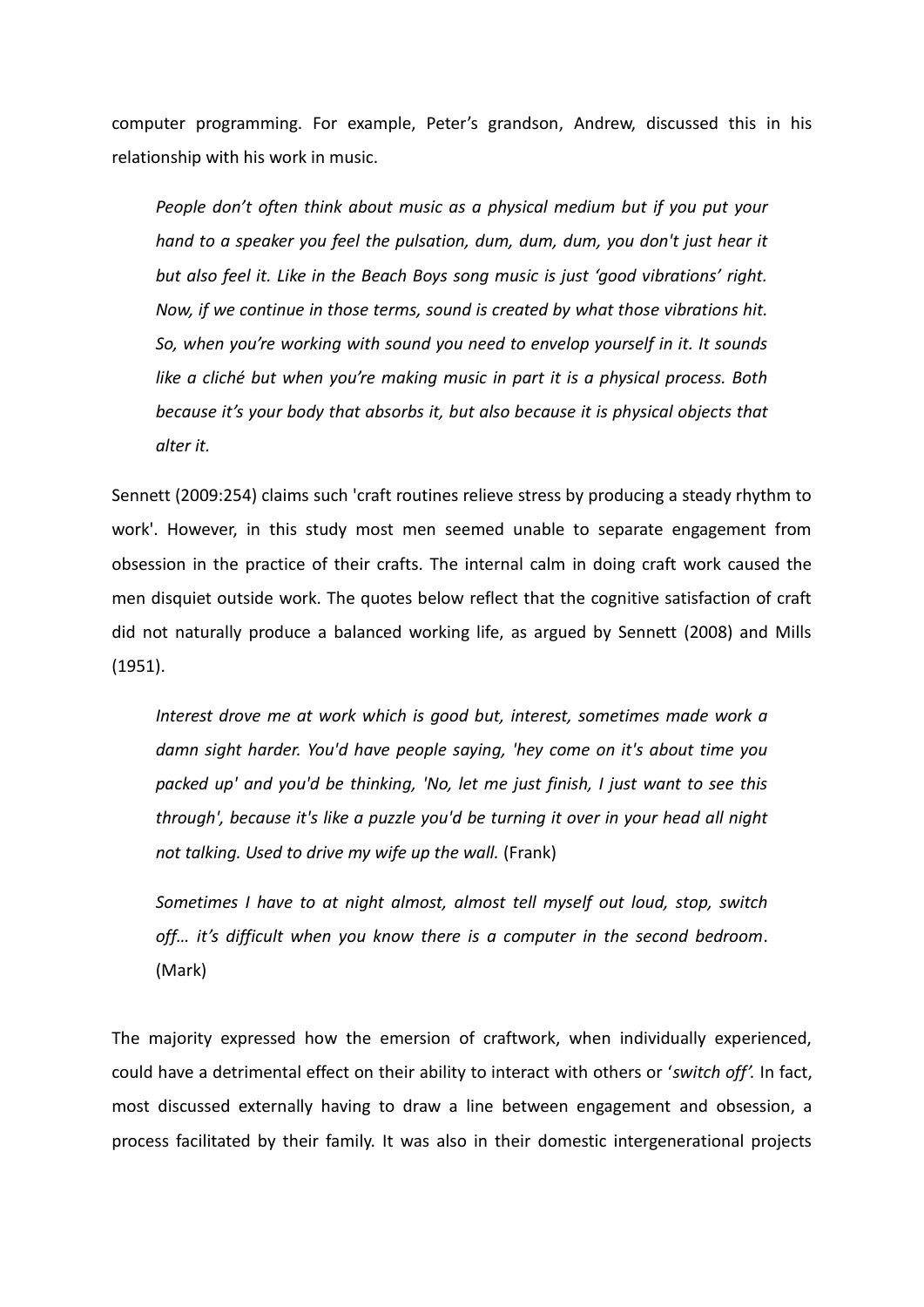that craft as self-realising work did become a sustainable and balanced part of their working life. This was reflected in the Carrin's dialogue above, but also demonstrated by the Sextons:

*Dad was always very hands on with me as a kid. It's funny because when I got older I realised he worked on massive Subs and Destroyers. But when I was young I knew his work through the small wooden inlayed boxes, tea boxes and chairs around the house. So, we would always have a project on the go, and he would teach me little things as we went along. We did my GCSE woodwork project together, made a bedside table, a really simple thing, but he showed me how to carve Celtic knot work panels into the sides. I still have that, and we have other things he has made like Emma's beautiful music box. I think they're really important for the children, those keepsakes, they give them a sense of their family and history* (Miles)*.*

For Miles, alongside his father's craftwork embodying a meaningful link to his childhood, these objects also created a family history for generations to come. This meaning was shared by his father: *'I like the idea she will always have something close built by her grandad and maybe she will give it to her children one day'* (Benedict). The family purpose that men attributed to their craft projects suggests a link to craft in its broadest sense, as more than a practice but a set of principles that inform family relationships (Mills, 1951). The focus on family in Benedict's project illustrates well that men's DIY can be seen as care work (Cox, 2013). This also suggests like in Gorman-Murray (2011) that men were using domestic craft work as an alternative to commit their male work identity to only paid work. This was illustrated by many sons and grandsons; for example, Mark's and Noel's formative understanding of their father's work came from their domestic projects and not their paid work. The engagement in family to deal with employment anxiety and job loss was further developed by Benedict and Mark stories. This also reflected the evolving meaning of craft after deindustrialisation. After the dockyard closed, Benedict, like five other men, suffered a period of short term employment, having four different jobs in eight years. He recalled this as being the most difficult time in his working life. However, with the advice and help of his family generally, but son specifically, it was at this point that he consciously changed the direction of his paid career: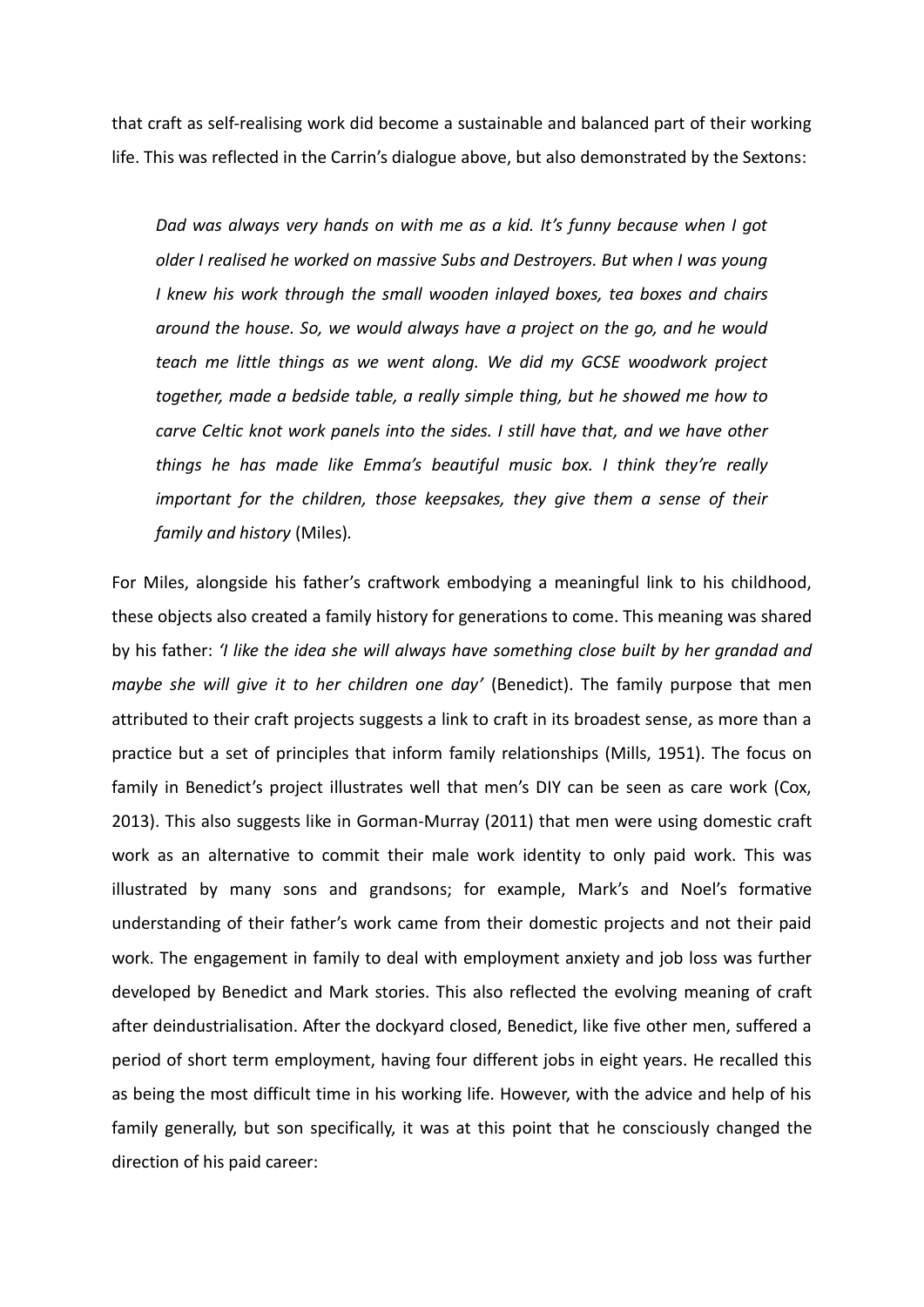*That was the most stressful time because (a) I was getting older and (b) there didn't seem to be any work about at the time. But myself and Miles were talking about work because he'd become a social worker by that point. He said do you want to work with kids, because he felt I'd always been good with kids. So, after a bit of encouragement and talking it through with my wife, Miles introduced me to someone, at a kid's home he used to deal with. I never looked back because having had kids of my own; I found a lot of social workers, whilst good can be a little too soft. But being a father myself, I used to say to the children 'look I can't change what's happened in the past but what I can tell you is it'll never happen to you again.*

This quote again reveals men using work from their whole lives to construct their careers. Interestingly, here it is domestic work which is used to inform a change in Benedict's paid career. First, it is Benedict's work as a parent that provides the context and skills for this transition in his paid career; second it is his son Miles' advice that inspires this change. The move into social work could be seen as a break in these men's relationship with traditional craft employment. But for Miles this was intimately linked to craft as he likened this to going from apprentice to master:

*We always talked through practice, about learning by doing and reflecting. I wouldn't say I instructed but, yes, I try to manage my comments in the same way as my tutor, you know let him talk through his experiences, then suggest some wider links. Gives us both someone who is in the job, but not involved in the day to day* 

For Miles, we see the process of enabling his father provided him a feeling of having his own career path recognised. For Marx, as reiterated by Sennett (1999: 2), labour becomes humanized through producing things that say: 'I am here in this work, I exist'. This logic was reflected by most men, as in the example of Benedict making a *'music box'.* However, this imprint was not just understood in terms of producing physical craft objects. In Miles' quote, we see instead imprint was produced in human terms through the transformative impression his working practices had and left on his father's career. In this sub-theme, in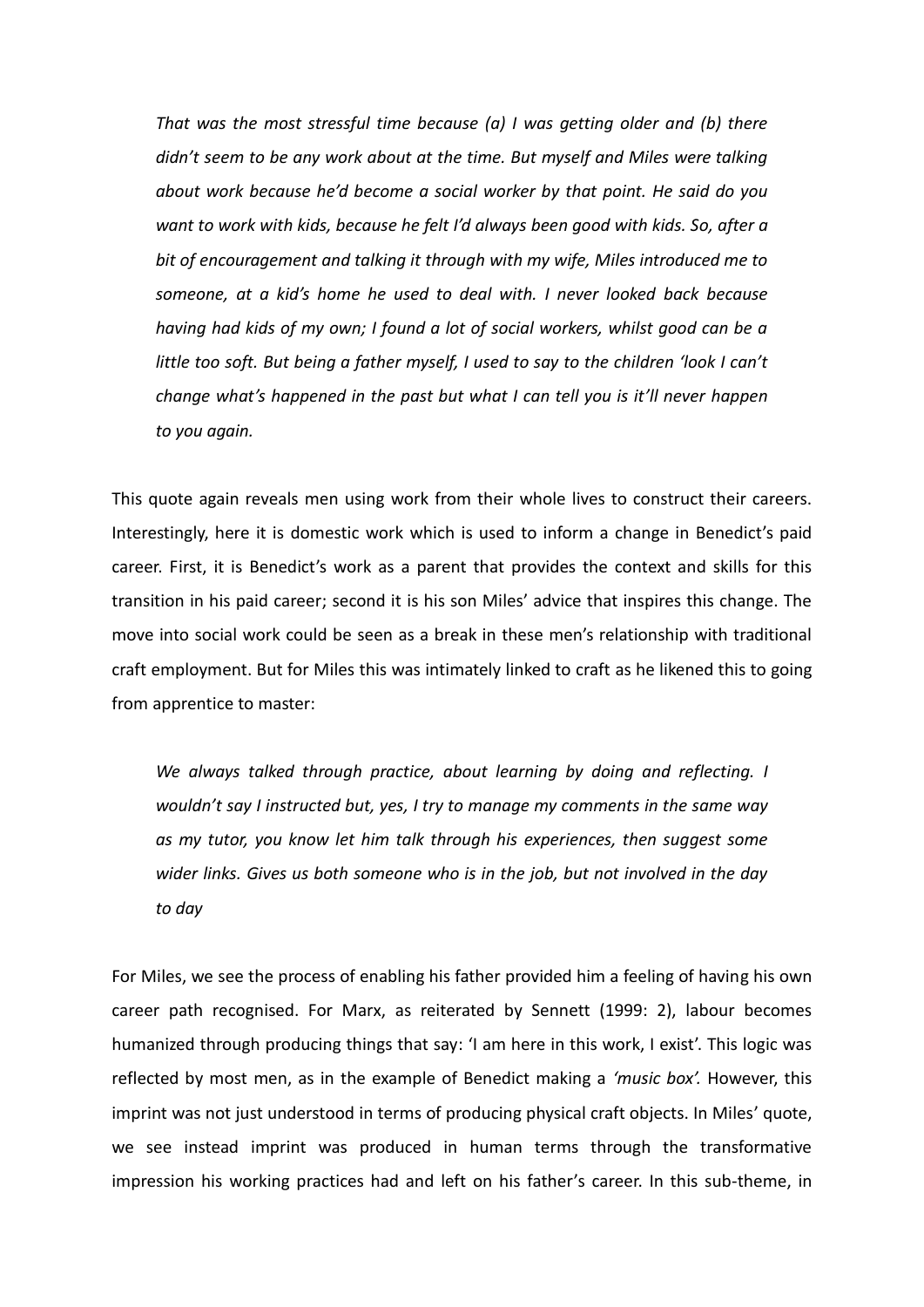many different contexts all men described how labour and human consciousness became intimately attached. But to sustain a sense of affirmation, these men needed their work to be validated by family and social relationships. This reflects Fisher and Tronto (1990: 4) definition of caring as a 'life-sustaining web' rather than a simple role; in the quotes above, care is a two-way relationship, since both generations needed care and recognition from each other to feel actualized in their labour. Men's craft projects, as a long-term commitment to developing their body of skills, is also reflective of craft as a vocation, as will now be considered.

### *Vocation*

The development and possession of tools is widely cited as a feature of craft workers' autonomy in both the historical (Reid, 2004) and normative (Sennett, 2008) debates on craft. The production of their own craft tools was a consistent recollection for the sample of dockyard men who all referred to still having and using these tools. This experience seemed to symbolise the origin of most dockyard men's craft vocations:

*We made our toolbox first, a small one, and a large one, and this special scraper, hand bone scraper. You'd make all the tools you needed, to become a shipwright. I've still got them out in the shed and I use them now doing the extension.* (Darrel).

After the dockyard closed, most men's paid work moved away from skilled manual work and into new sectors of employment with different skill sets. However, men's apprenticeships did not lose significance. Instead, this background became a leitmotif to connect their developing careers, as was most concisely explained by William:

*I think my practical background has helped me innumerable times. It gives you a much better insight into other areas, it helps you to visualize things and think about how you can alter them. People perhaps feel that in a digital age, that's not important, but I really think it is. Going into IT is a good example, I recognised that information technology was the future, but apart from a few technical staff,*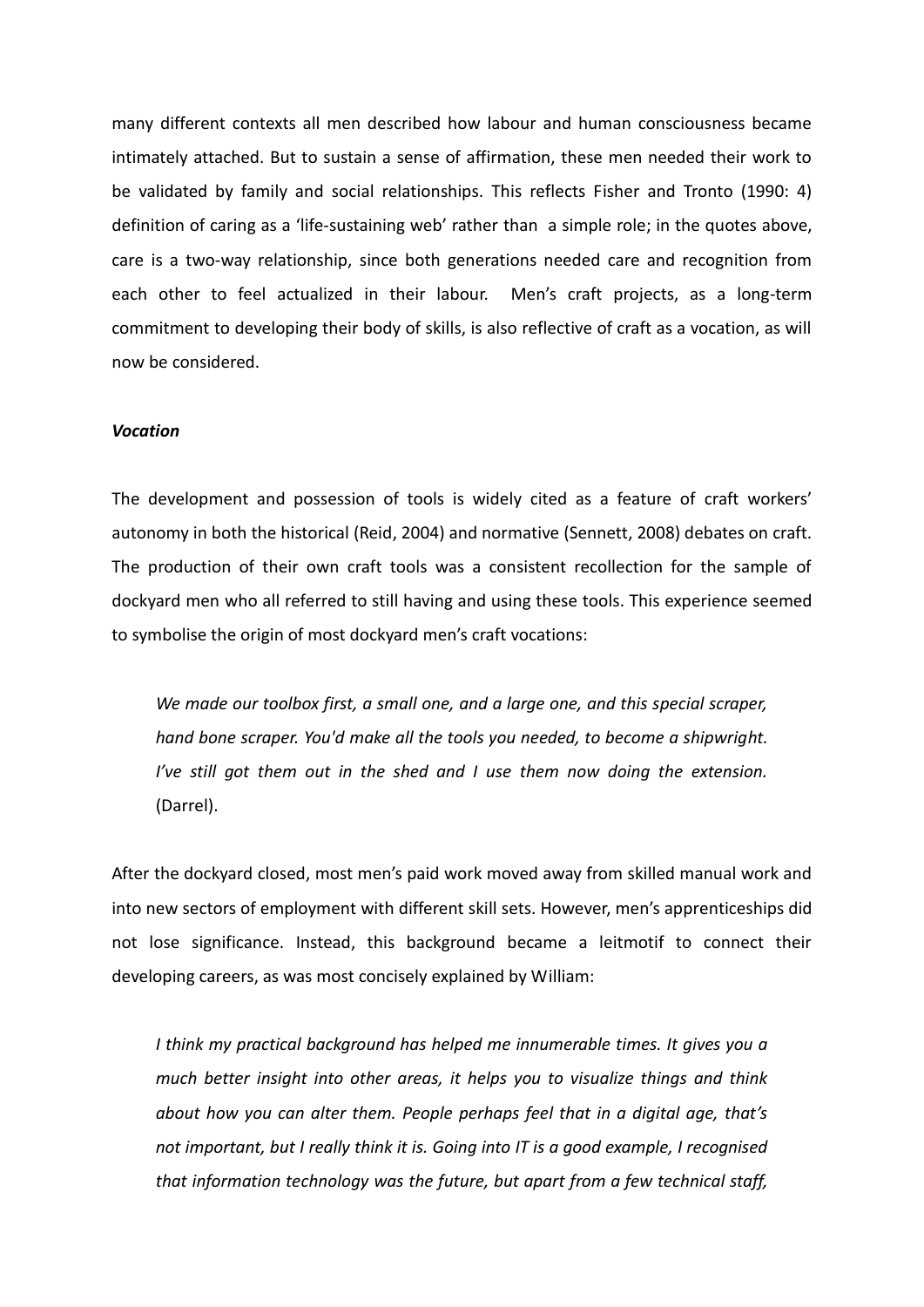*very few people seemed interested in the early 90s. So, although it was outside my skill-sets as a surveyor, I did a training course and got on a special project in London to introduce computerisation to business. That was a pivotal move in my career because I ended up writing a lot of the business cases for the implication of computerisation.*

William's quote echoes Sennett's (2009) suggestion that craft gives a continued rhythm to a disciplined career. However, as Savickas (1997) suggests, changing employment did not disrupt these men's sense of vocation; instead, the ability to adapt and advance their skills allowed the retention of a clear career story. William believed his dockyard background had taught him the '*technological foresight'* he used to see the significance of information technology. The adaption of craft was also embodied by the younger generation. For example, William's son, Mark, also made the transition from physical trade to virtual computer programming. This was a career change that he saw as in keeping with his craft vocation, enabled by learning through what Sennett (1998) terms *'grounded practice'.* As Mark explained:

*To become a Microsoft certified systems engineer, it was tough, very tough. But there were similarities, not similar in material but both were practical step-bystep training. So, my engineering background helped me to see it as a process and to not get annoyed all the time.* (Mark)*.*

Men saw the capacity to learn and embed new skills as a rhythm in their evolving whole life careers, but these were not transient projects of self (Giddens, 1991) based on discarding their old working identities each time an opportunity for advancement in paid employment arose. Instead, men's engagement with *'grounded practice'* was also bolstered by their continued adherence to collective classifications of quality work. This was verbalised by most men in the disdain they had for people who did not engage with their occupations in a dedicated manner. While Noel used the term *'cowboys'* to describe workers who had '*no care for the job in its own right or common idea of standards',* Robert discussed a situation where his definition of quality work came into conflict with the people he worked for: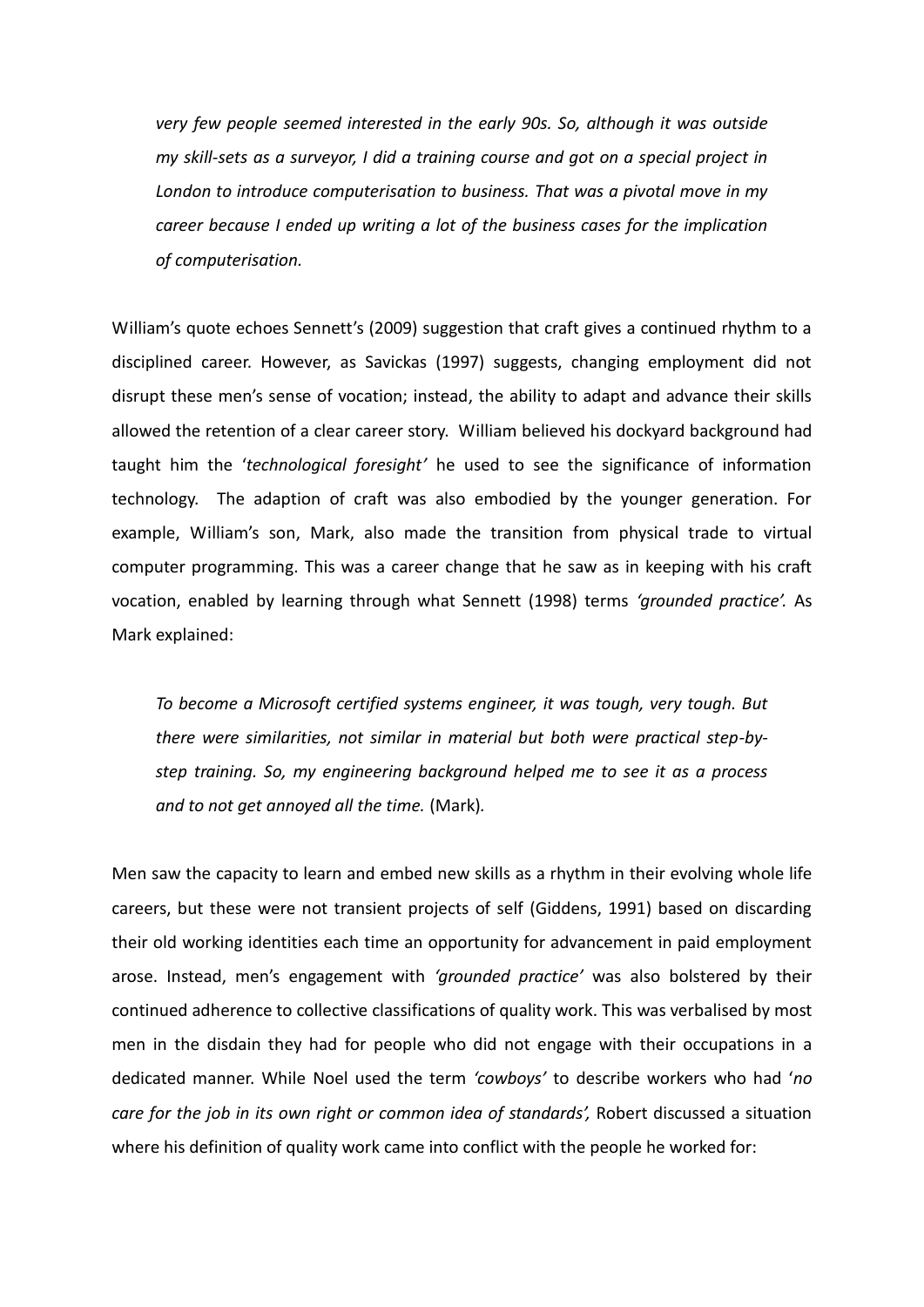*I had a job for a company they had some Japanese business executives coming over. So, they got all excited, 'let's have some orchids'. But I said: 'that will not work, because with the frost they will die'. However, they were not having it, they had more money than sense really. But being a bit stubborn, I did some research on hardy Japanese plants and found some flowers which grow in the mountains where it snows, you know they get a lot of snow up on Mount Fuji. So, I went back in and said look we can get some orchids for the atrium but these flowers would look very special outside, and they're from the same region as where the company is based. A bit of a white lie because they grow in most regions of Japan. But that got the client on side, and I got him a bit of reading material on the plants so he could impress these executives. I always look back on that as a bit of a personal victory*.

Robert's and Noel's quotes reflect their personal disquiet in having to be part of a work process that they saw as undermining their standards and norms as craftspeople. However, both men prioritised their internal sense of how labour should be performed instead of adhering to short term or misguided agendas. Kritzer (2007: 325) suggests levels of specification are a common area of tension in the relationships between craftspeople and client. Craft as a vocation was also revealed in men's long-term engagement with their disciplines. Robert reflected this in going to the annual Chelsea flower show: *'it reinvigorates me and shows me how much more I can learn, talking to the gardeners there really excites me as they are the real authority in my area'*. Mark, on the other hand, revealed this in his personal commitment to the continued practice and development of a body of skills over time:

*I got asked to speak about mastering computer engineering by someone at the Department of the Environment. But I'm not a master, you can't be with computer software, you're working in a moving industry. Yes, I feel like an expert when I get one project finished but that doesn't stay the same. But I will always be learning new things, it is what drives me, so whilst I would say I had a body of knowledge, it only stays in shape through me exercising and testing it* [laughs].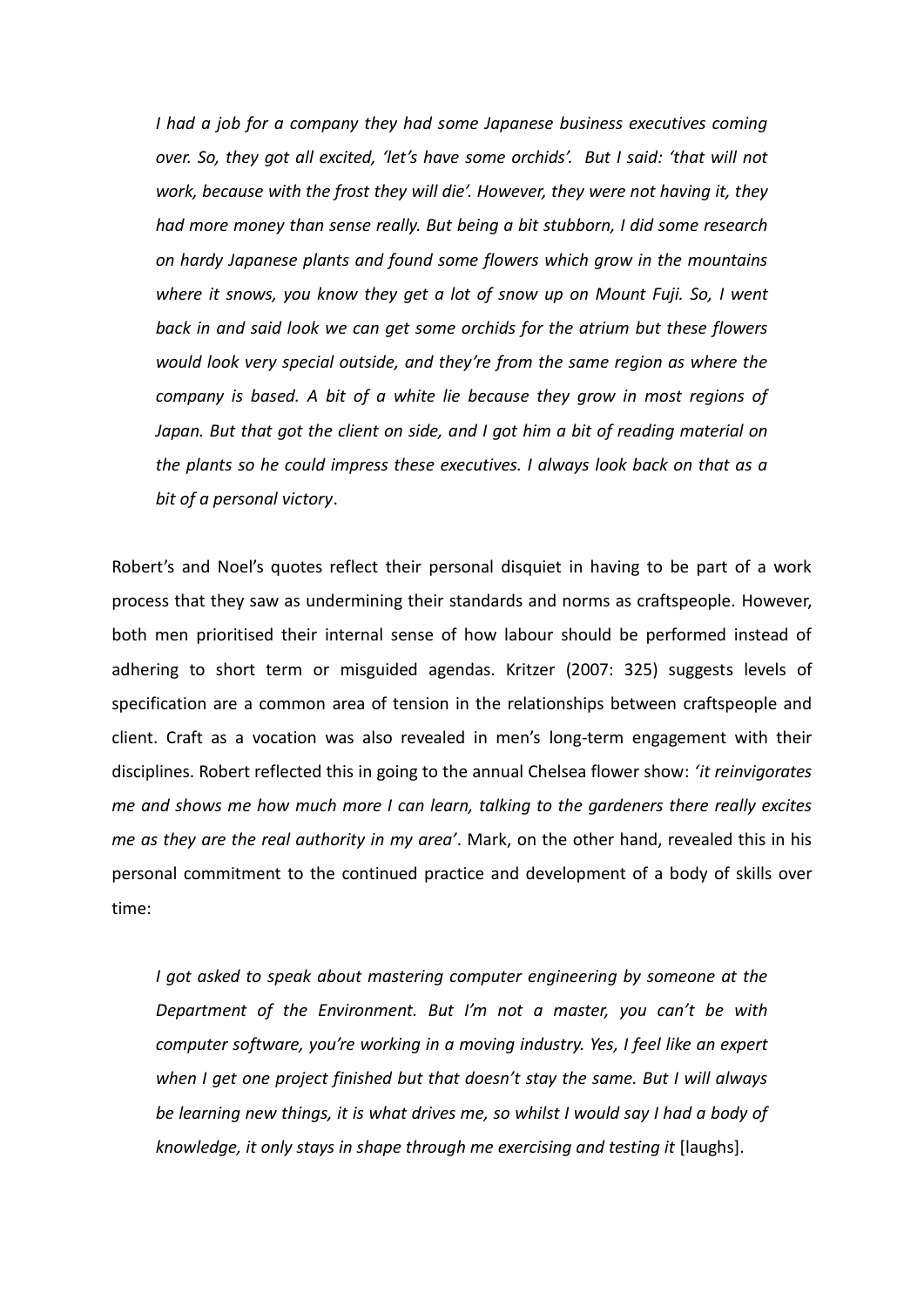Like Mark, most did not view their development of skills as a complete venture. Instead, they desired to continue enhance and hone their craft as a disciplined career compelled by their vocational desire to perform their body of skills as quality work.

The three features of a craft outlook illustrate, first, that craft practices gave men a means of leaving a generational labour imprint in both paid and domestic work. Second, as a labour ethic, this produced an individual motivation to quality-driven work, but for this to be recognised and sustainable there had to be an occupational and generational relationship of care. Third, as a vocation, craft allowed men to see their career as more than an external path disrupted by deindustrialisation; it was a whole life career that gave them a long-term narrative embedded in social and family relationships. However, this was not based on a job for life or static rehearsal of their skills, but the progressive development and adaption of their learning in new working contexts and challenges.

# **Conclusion**

This study shows craft did not perish with the dockyard. Instead the development of a craft outlook connected men's work across changes in employment and their paid and domestic lives. This craft outlook gave these men long term meaning to work as a disciplined vocation and provided self-realisation through the interpersonal recognition of family and colleagues. Due to deindustrialization, men's career narratives could not be dependent on the external structure of a 'job for life', so they had to be active in interpreting their careers. However, these careers were not projects of self (Giddens, 1991), as they were not individualised constructions. Instead, the collaborative practice of craft anchored the men's careers in a long term and located sense of self, as argued by Skeggs (2004). As a result, a craft outlook produced 'whole life careers' embedded by collaborative kinship practices that adhered to collective occupational aesthetics.

A craft outlook as a drive to quality driven work did not produce only positive outcomes, since, in contrast to Sennett (2009), craft and obsession became intermeshed. The passion for craft work contributed to many feeling they had become workaholics at a stage in their career; an individual drive that they had only learnt to manage through the help and support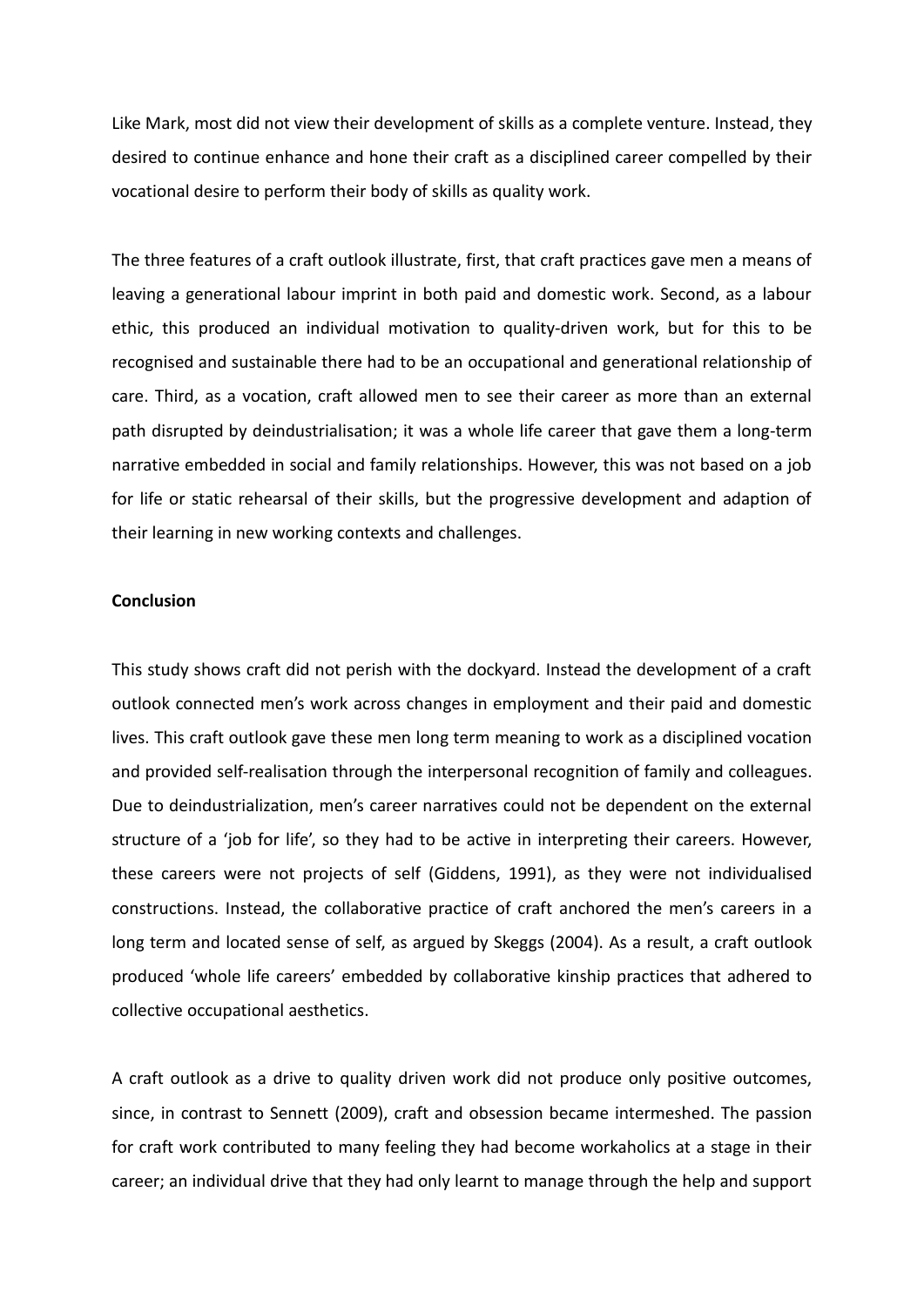of family kin. The part family played in men's work shows that craft only became sustainable as a means of affirmation through collaborative and generational relationships. The generational performance of domestic craft enriched kinship relationships since teaching was based on developing new generations of their family. These generational relationships also gave men a significant party to recognise and value their craftsmanship. Therefore, it was the intergenerational practice of craft that allowed realisation, as this affirmed fatherson-grandson bonds. While this study only speaks for skilled working class men, these findings suggest that the current literature on craft and careers needs to be modified in three ways.

First, in contrast to externally dividing the study of craft into paid or non-paid work, this research demonstrates that craft is not the private individualized pursuit advanced by Campbell (2005). Instead, craft should be considered an outlook fostered by collaborative practices performed across paid and non-paid work. Given how core domestic work was to these men's sense of meaningful work, research should not ignore this. Therefore, craft should retain its meaning as a work concept, but with work defined by whole life careers, not just paid labour. This modification allows craft to be analysed as a holistic relationship as the normative definitions of craft by Marx (1845), Morris (1883), and Mills (1959) intended. In this regard, the analytical framework advanced in this study is a useful frame of analysis as this evaluates craft across a person's life instead of dividing this by paid or non-paid work. Furthermore, as an outlook and not a narrow occupational role, this framework engages with how craft can evolve and be sustained despite career transitions. Finally, given this understanding of craft as not exclusive to manual employment it can be used to understand how people may still engage with craft in post-industrial work and employment.

Second, this research suggests that the normative understanding of craft labour affirmation needs amendment. In normative craft literature, affirmation is created by leaving an imprint on the material world, so people can say 'I am here in this work… I existed' (Sennett, 2008: 130). However, in this study men saw imprint not only in the physical objects they produced but also in the human imprint they left on their generational relationships. Therefore, only defining imprint in terms of physical objects overlooks the self-realization craftworkers also gain from the non-tangible transmission of craft to new generations (Holmes, 2015). This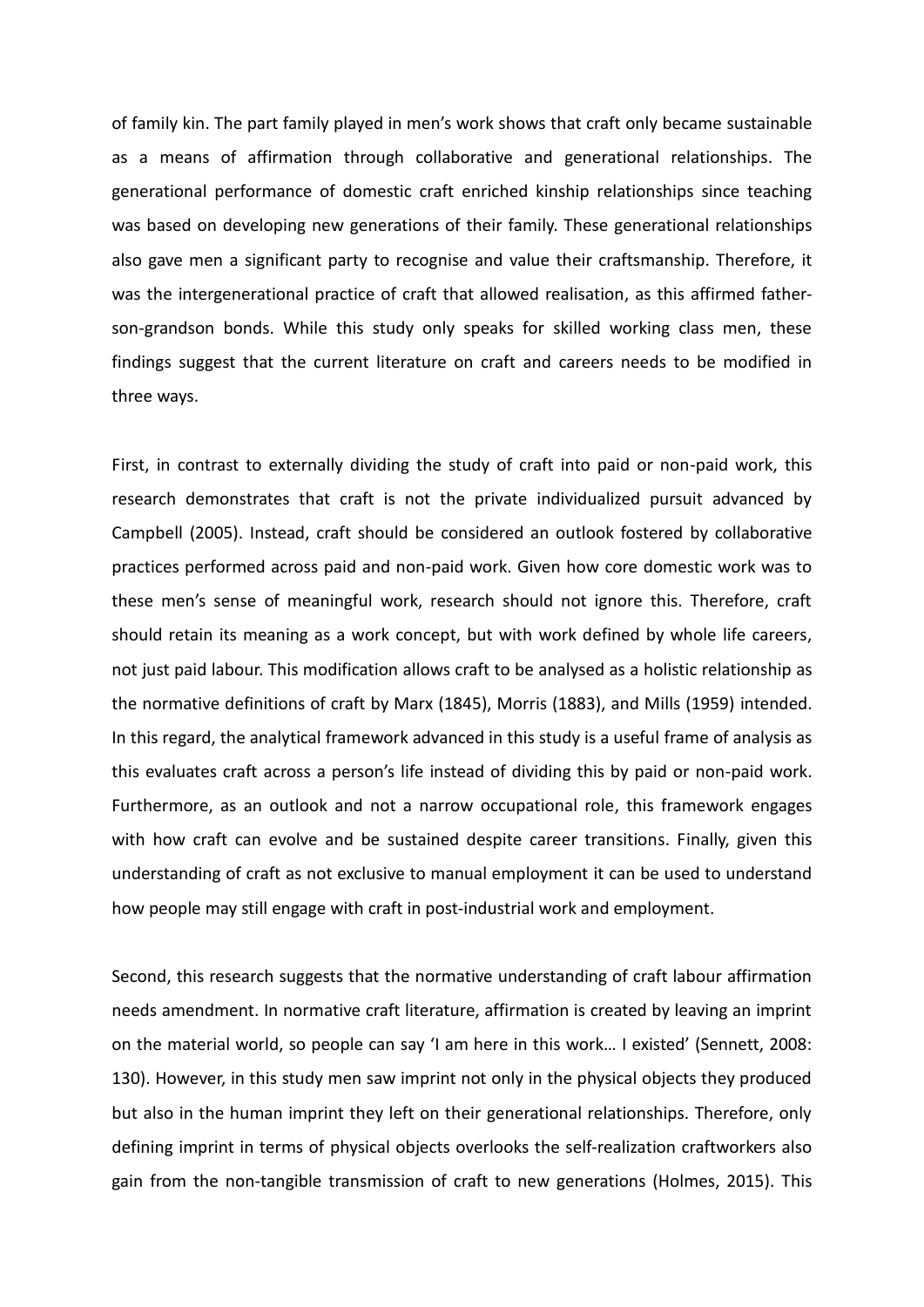human imprint is produced across generational relationships through human recognition, as reflected in this study where fathers, sons and grandsons acknowledged the meaningfulness of each other's work. Like material imprint, this process allowed them to feel their labour was recognised and continued beyond themselves. This study therefore advances the concept of human imprint to define: the self-actualisation in leaving an imprint on the outlook and labour practice of the next generation.

Third, this research advances the agenda to reconceptualise careers as more than a paid work concept. This study reflects the relevance of this in understanding men's career constructions. In this study, men's views of their careers extended beyond a onedimensional focus on paid work since these reflected a craft outlook that linked occupational and family values across paid and non-paid work. As a result, to only consider paid work as a career would provide an insufficient understanding of these men's working lives, as this would estrange these from the interdependent relationship they themselves used to construct their careers. However, the men did not see their paid and unpaid work as alternative careers (Kirton, 2006). Instead, their occupational and family values were interwoven as part of a single 'whole life career', unified by a 'craft outlook'. It is acknowledge the 'whole life careers' of these men were enabled by a particular definition of manhood and fatherhood that prioritize paid work (Wajcmen and Martin, 2002). However this is significant to understanding gender and careers, since, far from developing individualised projects of self, these men's careers were sustained and performed in relationship to domestic work and familial care (Cox, 2013). This suggests men's work identity were not just the product of paid employment. Therefore, the 'whole life career', as a concept derived from research on women's careers (Kirton, 2006), also allows a better frame of analysis to understand how these men define the notion of a career.

### **References**

Arthur, M. B., & Rousseau, D. M. (1996). *The boundaryless career*. Oxford: Oxford University Press.

Atkinson, P. (2013). Ethnography and craft knowledge. *Qualitative Sociology Review*, 9(2).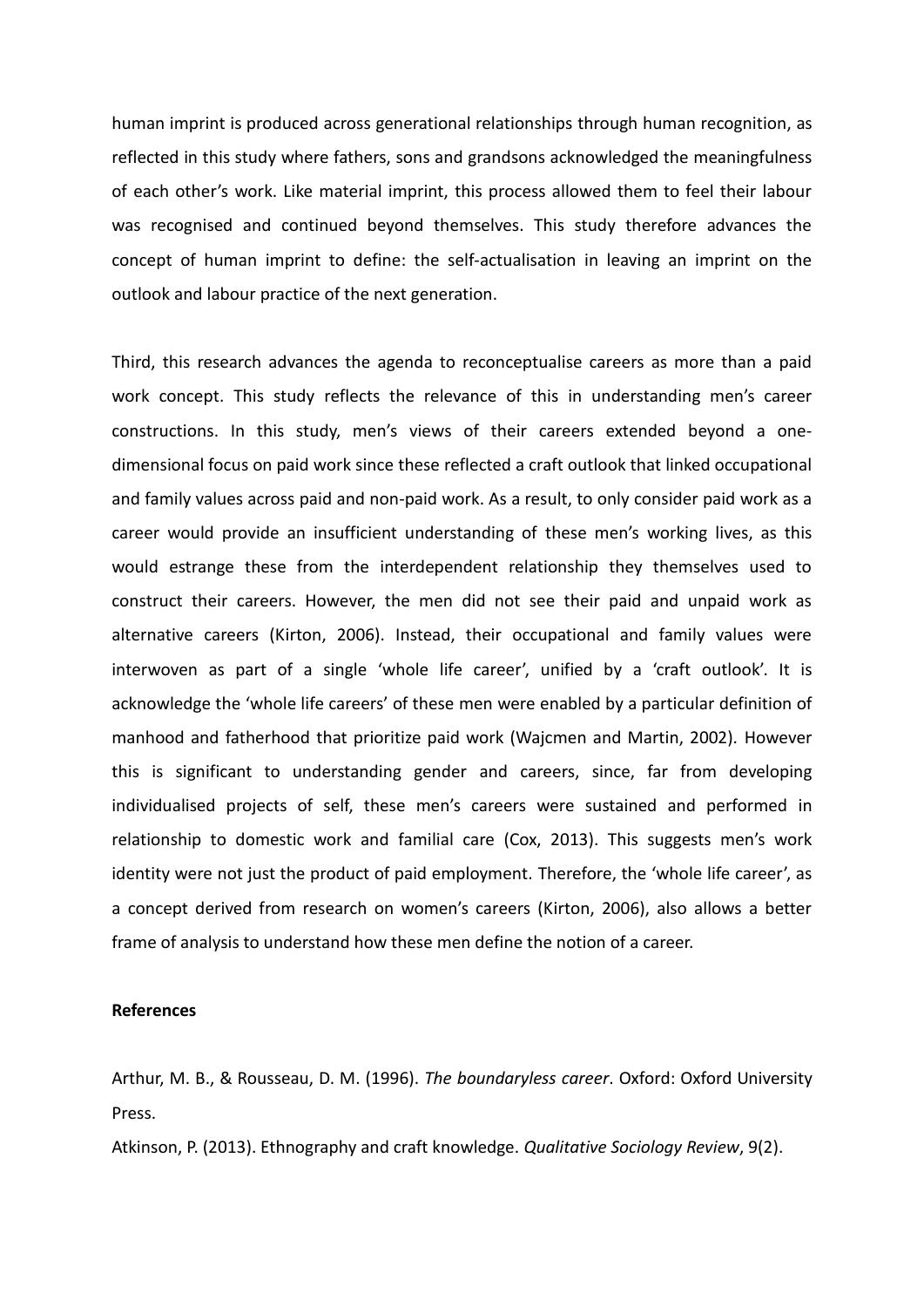Bertaux, D. and I. Bertaux-Wiame (1997) 'Heritage and its Lineage: A Case History of Transmission and Social Mobility over Five Generations', in B. Bertaux and P. Thompson (eds) *Pathways to Social Class: A Qualitative Approach to Social Mobility*, pp. 62–97. Oxford: Clarendon Press.

Braun, V., & Clarke, V. (2006). Using thematic analysis in psychology. *Qualitative Research in Psychology*, 3(2), 77–101. doi:10.1191/1478088706qp063oa

Braverman H (1974) *Labour and Monopoly Capital*. New York, NY: Monthly Review Press. Cappelli, P. (1999). Career jobs" are" dead. *California Management Review*, *42*(1), 146- 167.

Butler, J. (2006). Performative acts and gender constitution: An essay in phenomenology and feminist theory. In *The Routledgefalmer Reader in Gender & Education* (pp. 73-83). Routledge.

Campbell, C. (2005). The Craft Consumer Culture, craft and consumption in a postmodern society. *Journal of consumer culture*,5(1), 23-42.

Connell, R.W. (1996) *Masculinities.* Cambridge: Polity

Cox, R. (2013). The complications of 'hiring a hubby': gender relations and the commoditisation of home maintenance in New Zealand. *Social & Cultural Geography*, *14*(5), 575-590.

Fisher, B. and Tronto, J.V. (1990) Toward a feminist theory of care, in Abel, E. and Nelson, M. (eds) Circles of Care: Work and Identity in Women's Lives. Albany: State University of New York Press.

Gelber, S. (1997), "Do-It-Yourself: Constructing, Repairing, and Maintaining Domestic Masculinity," *American Quarterly*, 49 (March), 66–112.

Giddens, A. (1991). *Modernity and self-identity: Self and society in the late modern age*. Cambridge: Polity Press.

Gorman-Murray, A. (2011), 'Economic crises and emotional fallout: Work, home and men's senses of belonging in post-GFC Sydney', *Emotion, Space and Society*, 10.

Gorz, A. (1999). *Reclaiming work: beyond the wage-based society*. Cambridge: Polity Press.

Guillaume, J. (2002), Professional trajectory and family patrimony, *Current Sociology*, 50 (2): 203–211.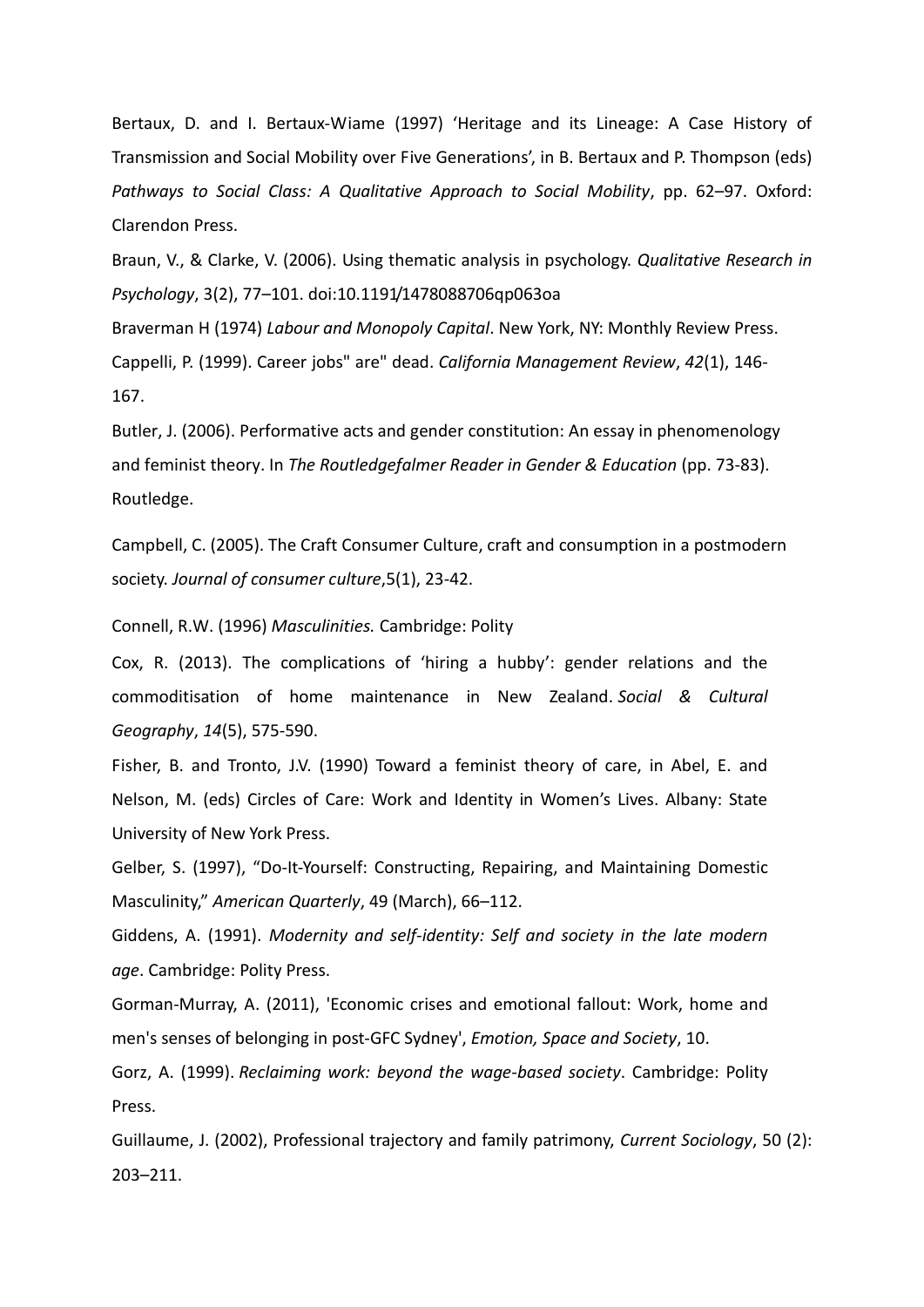Hearn, J. (2007). From older men to boys: Masculinity theory and the life course (s). *Norma*, *2*(02), 79-84.

Holmes, H. (2015). Transient craft: reclaiming the contemporary craft worker. *Work, Employment & Society*, 29(3), 479-495.

Kellerhals, J., Ferreira, C. and Perrenoud, D., (2002), Kinship cultures and identity transmissions in Bawins-Legros, B. (ed.), Filiation and Identity: Towards a sociology of intergenerational relations, *Current Sociology*, 50 (2): Monograph 1, March.

Kan, M. Y., Sullivan, O., & Gershuny, J. (2011). Gender convergence in domestic work: Discerning the effects of interactional and institutional barriers from large-scale data. *Sociology*, *45*(2), 234-251.

Kirton, G. (2006). Alternative and parallel career paths for women: the case of trade union participation. *Work, Employment & Society*, 20(1), 47-65.

Kritzer, H. M. (2007). Toward a theorization of craft. *Social & Legal Studies*, *16*(3), 321- 340.

Linkon, S (2014) Men without Work: White Working-Class Masculinity in Deindustrialisation Fiction. *Contemporary Literature*, (55)1, 148-167.

Lunn, K., & Day, A. (1999). *History of work and labour relations in the Royal Dockyards*. Hove: Psychology Press.

Marchand, H. (2008). Muscles, morals and mind: Craft apprenticeship and the formation of person. *British Journal of Educational Studies*, 56(3), 245-271.

Marx, K., & Engels, F. (1975/1852). *The Eighteenth Brumaire of Louis Napoleon*. Reprint. New York: International.

Marx, K. (1993). *Grundrisse*. Penguin.

McDowell, L. (2003). *Redundant Masculinities: Employment Change and the White Working-Class*. Oxford: Wiley-Blackwell.

Mills, C.W. (1951) *White Collar: The American Middle Class*. New York: Oxford University Press

Moisio, R., Arnould, E. J., & Gentry, J. W. (2013). Productive consumption in the classmediated construction of domestic masculinity: Do-it-yourself (DIY) home improvement in men's identity work. *Journal of Consumer Research*, 40(2), 298-316.